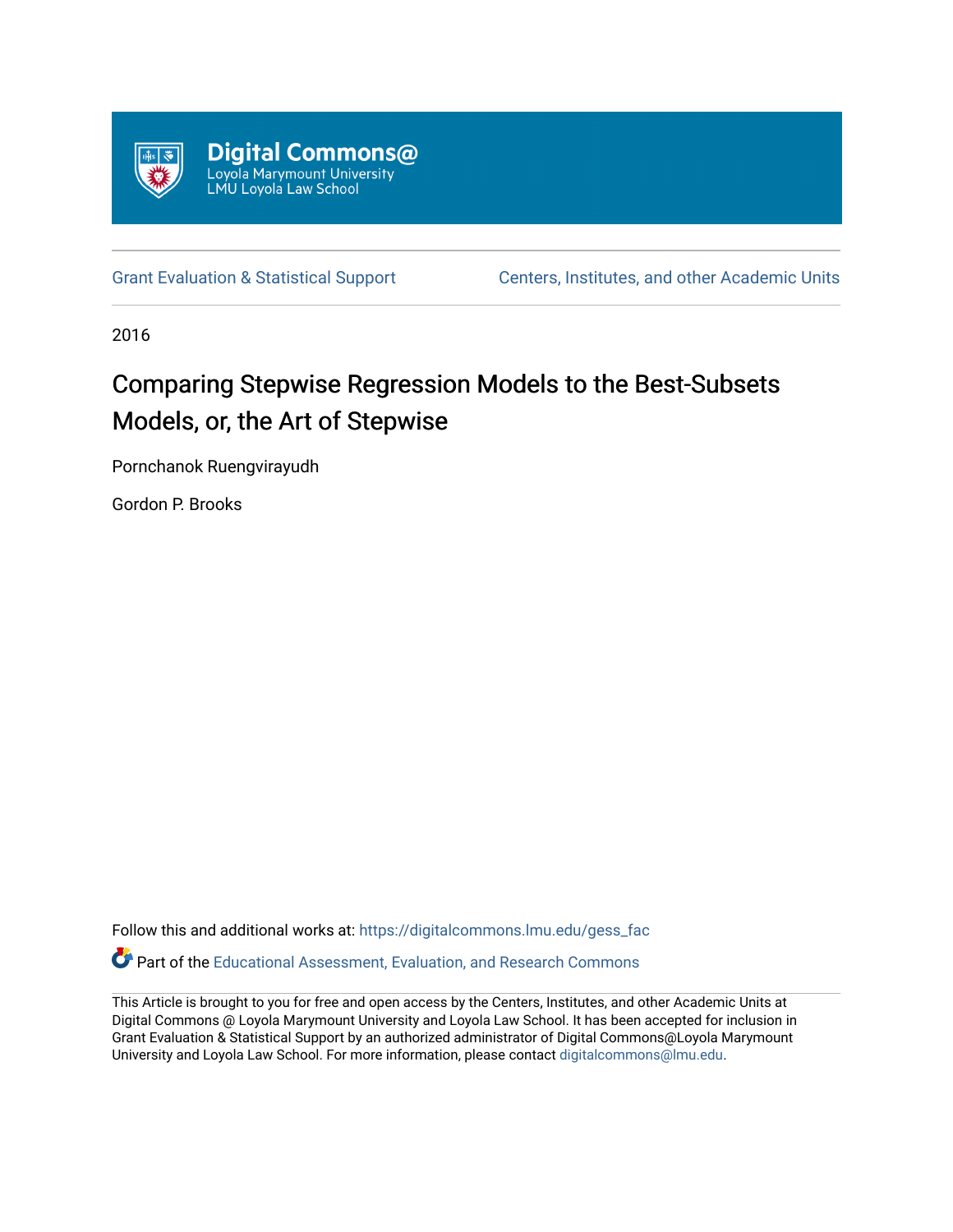## Comparing Stepwise Regression Models to the Best-Subsets Models, or, the Art of Stepwise

### Pornchanok Ruengvirayudh Gordon P. Brooks

#### Ohio University

Stepwise regression methods are widely recognized as undesirable for explanatory purposes. As exploratory methods, however, they may provide efficient means for researchers to examine multiple models for further investigation. This study used Monte Carlo methods to examine the use of forward and backward regression without stopping criteria (i.e., with customized stepping criteria) in order to create all possible stepwise models (i.e., from one predictor to the fully specified model). Using these stepwise methods without stopping criteria often produced the same models as best-subset regression when there was little multicollinearity. Agreement was still good, but it declined, as multicollinearity became stronger. These results may help us understand the value of stepwise methods for exploratory model building and comparison. These results also suggest the need to examine models using multiple variable selection methods, because when they do not agree, they each may expose different aspects of the complicated theoretical relationships among predictors.

ariable selection generally refers to systematic techniques for selecting a subset of predictor variables, from among a specified set of predictors, that adequately explains or predicts the given criterion variable (Weisberg, 1985). Generally, the most important tool in selecting a subset of Tariable selection generally refers to systematic techniques for selecting a subset of predictor<br>variables, from among a specified set of predictors, that adequately explains or predicts the given<br>criterion variable (Weisb knowledge of theory and research in the area of study (Gordon, 1968). One might call this the art of science, for not all researchers see the same relationships, same order of variable importance, and same models – perhaps based on different levels of theoretical expertise, experience, and creativity. Weisberg noted, however, that often a point is reached at which it becomes necessary to use data to determine a best subset of predictors. Afifi and Clark (1990) similarly suggested that the researcher may have prior justification for some but not all of the variables studied. Further, variable selection methods are often performed when a large number of candidate variables are under consideration, with theoretical rationale, but a priori knowledge does not provide clear understanding of their relevance (Flack & Chang, 1987; Huberty, 1989). For example, Weisberg noted that a smaller set of selected variables that provide nearly the same information as the original full set of variables can help focus future research in the area and simplify analysis.

Variable selection constitutes a strategy by which a subset of "better" variables is chosen from among a "larger constellation of predictors" (Thompson, 1995, p. 525). Breiman (1995) suggested that these subsets are useful for two primary reasons: variance reduction and simplicity (i.e., parsimony). More regression coefficients increase the overall variance and therefore the prediction errors. Huberty (1989) and Thompson, like Breiman, noted that while stepwise analyses may be used to assess relative importance of the predictor variables, the more accepted reason is to select a more parsimonious set of predictor variables for a final model. Weisberg (1985) also indicated that deletion of predictors from a prediction model can improve it and reduce apparent multicollinearity. Two more common approaches have evolved by which such subsets can be obtained in regression: stepwise methods and best-subsets.

#### **Stepwise Regression Methods**

Three commonly used variable selection methods in regression are forward selection, backward elimination, and stepwise regression, which are often collectively called stepwise methods (Keith, 2006). Stepwise methods process each regression model step-by-step by either adding or deleting one variable at a time based on stepping criteria (often p to enter, or PIN, and/or p to remove, or POUT). Details about stepwise methods can be found in most regression textbooks. We will focus on forward and backward stepwise methods in this paper.

Briefly, the forward selection process starts with no predictors in the model. In a common approach to forward regression, the first predictor chosen for entry into the model is the one with the largest simple correlation with the outcome variable if is considered to be statistically significant (i.e., PIN, or p-in,  $\alpha =$ .05). Later, each predictor added into the model has the highest part correlation (Stevens, 1999) or partial correlation (Meyers, Gamst, & Guarino, 2013) that is considered statistically significant (i.e., the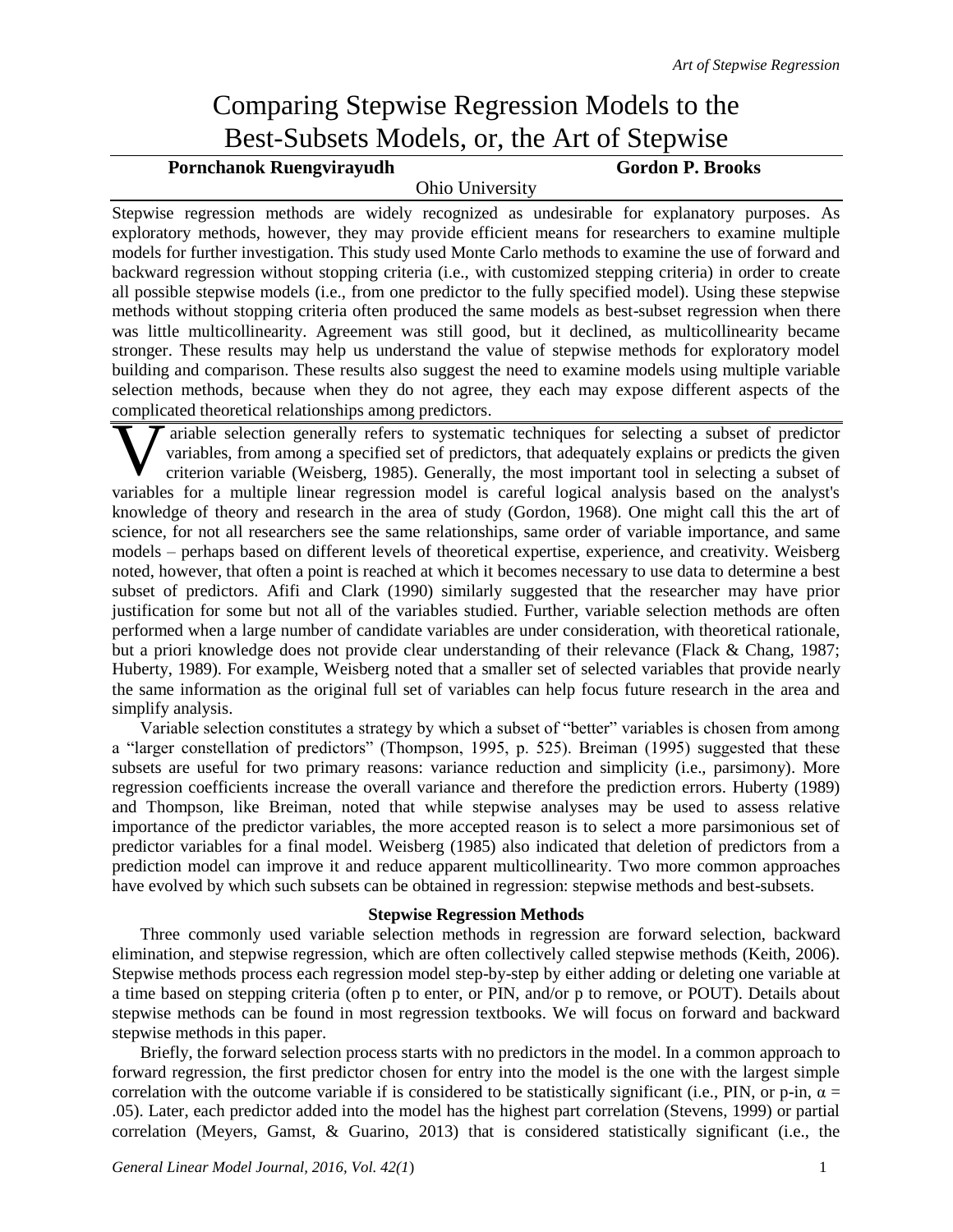Ruengvirayudh & Brooks.

predictor contributing the largest statistically significant increase to  $R^2$ ). By default, the procedure terminates when no predictor adds a statistically significant contribution to explained variation of the outcome variable (or all predictors have been entered). It should be noted that while many statistics programs use this R2 improvement (or partial F significance) approach, some programs process stepwise models based on other criteria, such as Akaike's Information Criterion (AIC). That is, some programs will continue to add predictors as long as the AIC, which is a function of prediction error, continues to decrease. Also, a tolerance inhibiting rule is often used to prevent the entry of highly correlated predictors into the regression model.

In the backward elimination procedure, the process starts with simultaneous entry of the full model (i.e., all predictors specified for the regression analysis). Next, each predictor deleted from the model has the smallest, non-significant part or partial correlation (i.e., POUT  $\alpha = .10$ ), and therefore contributes the smallest amount to  $\mathbb{R}^2$ . This predictor's removal will reduce  $\mathbb{R}^2$  the least from the larger, previous model. The default procedure terminates when all remaining predictors would produce a statistically significant reduction in  $\mathbb{R}^2$  and therefore none is removed (or all predictors have already been removed).

#### **Best-Subsets Regression**

Whereas in stepwise methods successive models are limited by variables already in the model from previous steps of the analysis, all-subsets regression provides analysis of certain statistical criteria (e.g., AIC, Adjusted  $R^2$ , Mallow's  $C_p$ ) computed for every possible model of every size (Weisberg, 1985). Then, in the best-subsets approach, for each model of a given size the best-subset model of predictors is chosen based on the chosen statistical criterion. The number of total models of all sizes is  $2^{k}$ -1 (where *k* is the number of predictors), while the number of best-subset models is equal to the number of predictors. For example, for five predictors there will be 31 possible regression models for all subsets, but only five best-subset models based on some criterion such as the highest adjusted  $R^2$  or lowest AIC: one best onepredictor model, one best two-predictor model, one best three-predictor model, one best four-predictor model, and the one full, five-predictor model. Because best-subsets approaches are computer intensive, because all possible regressions must be created, it is not always feasible to use the method, especially as *k* increases.

#### **Concerns about Variable Selection Methods**

Most scholars express concern over the use of data-based variable selection methods generally, and stepwise methods specifically (e.g., Harrell, 2015; Keith, 2006). We will not reiterate all the arguments against these methods in this paper, but we will highlight some more common concerns. Many concerns are related to using these methods in explanatory research.

The most critical objection to variable selection methods is that, even when used for prediction, they may often fail to select the optimal subset of predictors, particularly when multicollinearity is present (Fox, 1991). Variable selection methods also cannot guarantee that the best variable set for any given size will be selected (Hocking, 1976; Thompson, 1995). Indeed, it should be noted that because of relationships among the variables, different variable selection approaches cannot always be expected to produce the same subset models at each step. Further, Hocking noted that excellent models may be missed when using stepwise methods because of the restriction of adding only a single variable at each step. Thompson described this concern as "a linear series of conditional decisions not unlike the choices one makes in working through a maze. An early mistake in the sequence will corrupt the remaining choices" (p. 532). Huberty (1989) noted that multicollinearity may result in a particular combination of variables chosen for the final model in one sample, but may result in a different combination in another very similar sample. Such mistakes in the sequence and relationships among predictors are often due to sample-specific variation, which is one of the reasons stepwise results often do not generalize.

Derksen and Keselman (1992) determined that sample size impacts the number of authentic variables included in the final models. Additionally, the *F* statistic used for testing the significance of the steps in stepwise analyses is biased (Wilkinson, 1979) and may result in a greater likelihood of spurious statistical significance and inflated Type I error (Thompson, 1995). This is related to the fact that multiple hypothesis testing may result in inflated Type I error (Cohen, 1994; Krueger, 2001; Trafimow & Marks, 2015). Further, Fox (1991) indicated that reduced models produced through stepwise analyses are respecified models that may not address the research questions originally posed in a given study. Finally,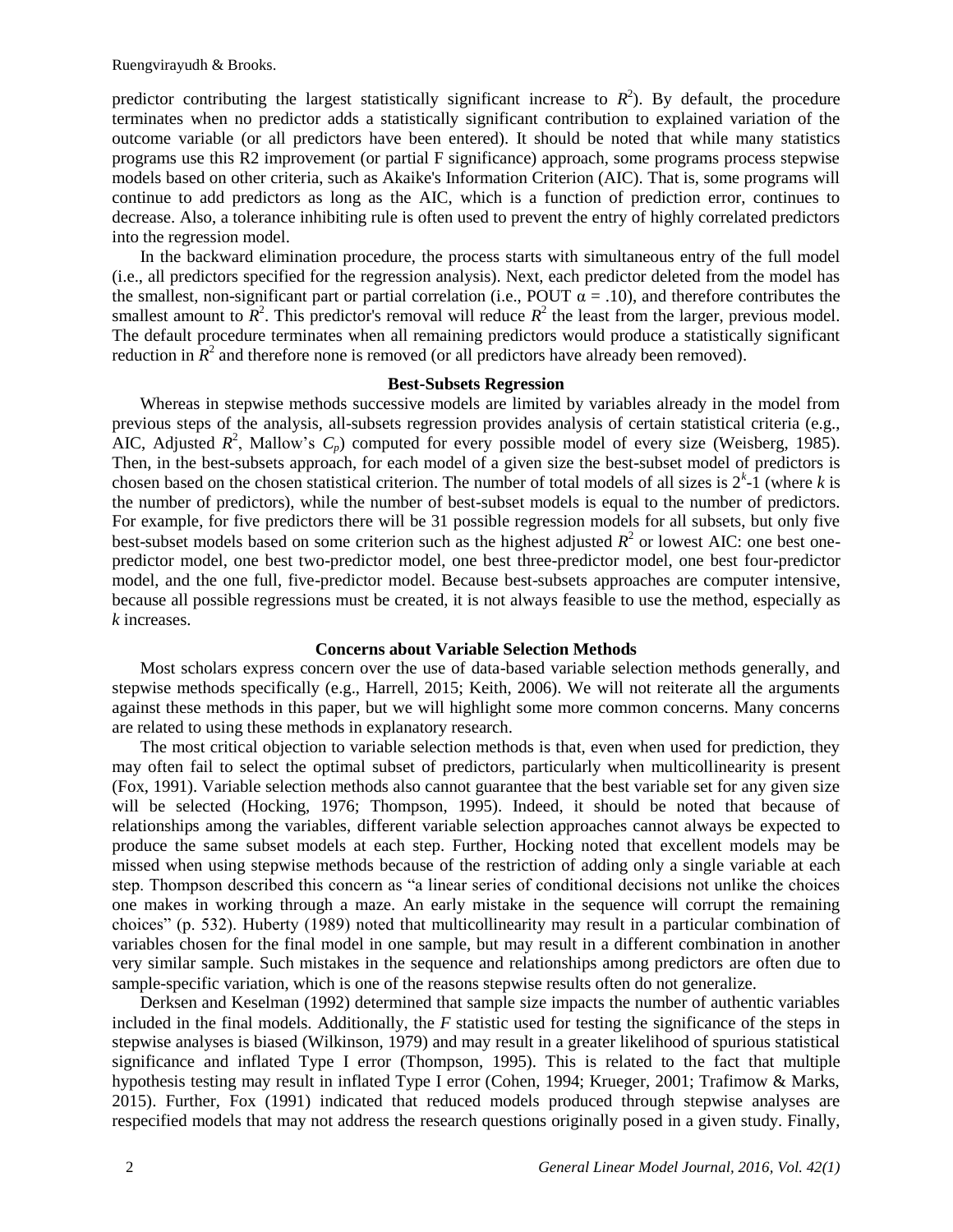Wilkinson reported that "researchers encouraged by a significant multiple correlation from a stepwise analysis are often surprised to find how much it shrinks under cross-validation" (p. 168).

All-subsets regression and best-subsets regression have become more popular as computing power has made it more practical to examine all possible models. However, Berk (1978) reported that "…in the sample, the all-subsets procedure always produces that best set for each subset size. However, this need not be the case in the population" (p. 3). Indeed, a number of the same concerns over stepwise methods apply also to best-subsets regression.

#### **Potential Usefulness of Variable Selection Methods**

Most of the concerns raised by scholars about stepwise methods are based on concerns over its use in explanatory research. For example, Derksen and Keselman (1992) wrote, "stepwise methods were not designed to find 'best' models or to indicate the relative importance of variables" (p. 268). Further, many of the concerns are related to allowing a stopping rule, rather than theory, to choose which variables are included in the final recommended model. That is, many concerns are related to stopping the stepwise process based on statistical significance or some other statistical stopping criterion (e.g., PIN  $\alpha$  = .05 or POUT  $\alpha = .10$ , AIC increasing).

#### **Some Recommendations for Thoughtful Use of Stepwise Methods**

Some scholars have recommended processes for using stepwise methods in a reasonable manner. For example, Wilkinson (1979) indicated that cross-validation should be performed in lieu of statistical significance testing for stepwise models. That is, the results of stepwise analyses must be cross-validated in a new sample and only conclusions that can be drawn from both samples should be made. Huberty (1989) also recommended that results of stepwise regression should only be considered valid when results can be shown to replicate in another sample.

Other scholars acknowledge that variable selection methods may be useful to help develop better prediction models or to manage multicollinearity (e.g., Herzberg, 1969). Fox (1991) also noted that stepwise regression techniques seem well-suited for prediction problems, so long as reasonable data generalizability conditions are met. That is, even badly biased coefficients may produce good estimates of the criterion variables. Similarly, Roecker (1991) indicated that predictive accuracy and model parsimony are reasonable motivations for stepwise analyses. Copas (1983) reminded us that a good prediction equation may include predictors that are not individually statistically significant and exclude others that are significant. Consequently, Copas argued that several subsets should be examined prior to any determination of the best model.

It is hard to understand why the recommendation from Copas (1983) would not also make sense for any exploratory research. That is, the best model from a theoretical perspective may include predictors that are not statistically significant after controlling the other predictors, but do contribute to a statistically significant – and more importantly, a theoretically significant – model. In particular, such results due to unusual or unexpected correlation patterns among the predictors (e.g., suppressor relationships) may be theoretically valuable for either prediction or explanation. To this end, some scholars recommend all possible regressions, so all possible models for a given set of predictors can be compared. As predictors increase, however, this becomes more difficult and the attractiveness of other best-subsets approaches increases.

Flack and Chang (1987) noted that the best set of predictors should be theory-driven: "strictly speaking, variables should not be selected solely on the basis of statistical data analysis" (p. 84). Huberty (1989) argued that large predictor pools be reduced and that theory and prior experience should provide guidance for initially screening out many of the variables during the study design process. Wilkinson (1979) suggested that stepwise analyses can be almost as effective as biased estimation techniques (e.g., ridge regression) in minimizing both prediction errors and coefficient errors when the predictors are highly correlated.

Thompson (1995) has suggested guidelines for safer use of stepwise analysis. In particular, less sampling error tends to be present in data (a) based on larger samples, (b) with fewer predictors, and (c) larger effect sizes. Thompson suggested that stepwise analyses with more orthogonal predictors may distort the analysis less and therefore may be "somewhat less sinful" (p. 533). Cohen and Cohen (1983) suggested that for stepwise regression to be useful, the analyses should (a) be used primarily for predictive purposes and only secondarily for explanation, (b) be based on very large samples, and (c) be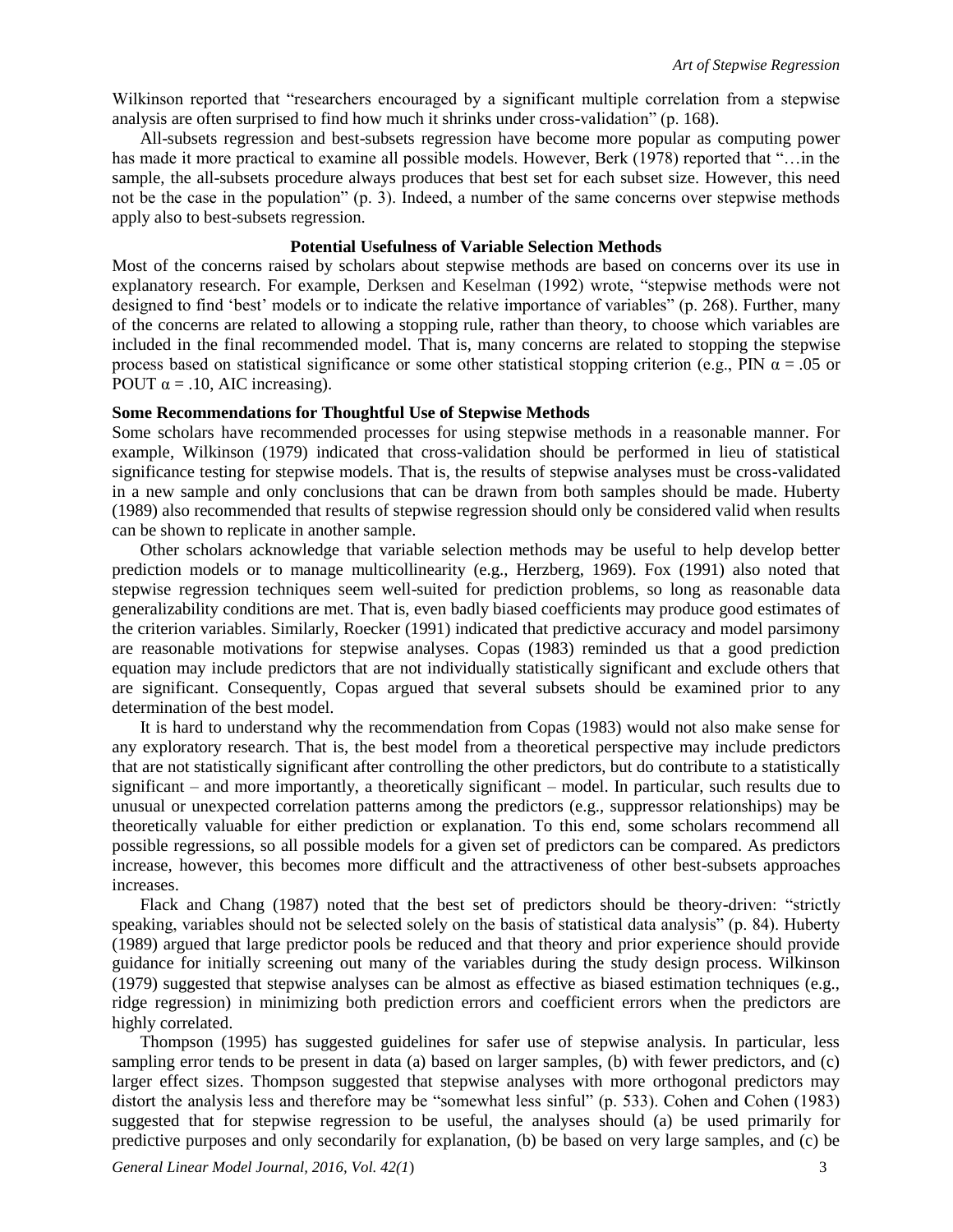cross-validated. Berk (1978) reported that stepwise algorithms provide better estimates of population parameters than does all-subsets regression (see also Olejnik, Mills, & Keselman, 2000). Similarly, Derksen and Keselman (1992) explained that most problems affecting results of stepwise analyses are due to multicollinearity, smaller sample sizes, and larger numbers of predictor variables in the analysis. They argued that compensating for these factors may provide more acceptable stepwise results.

#### **Purpose of the Study**

We agree that stepwise methods used for explanatory purposes may be problematic for reasons addressed above. We argue, however, that using stepwise variable selection methods thoughtfully for exploratory model building and model comparison can be an efficient and useful methodology. Like allsubsets and best-subsets regression, stepwise regression techniques can allow researchers to compare multiple models. Therefore, we recommend using stepwise methods with no stopping criteria (or more precisely, customized stepping criteria) such that the maximum possible subset models are created (i.e., from one predictor to the fully specified model). Such an approach may trace back to Jennrich (1977), who described stepwise regression as a technique that, in the process of computing an ordinary least squares regression on *p* predictors, "obtains, at essentially no additional expense, *p* intermediate regressions which may provide useful insight about functional relations between *Y* and selected subsets of the total set of predictors" (p. 58). Such an approach considers it inappropriate to stop, or short-circuit, the process based on some algorithmic decision rule.

We could find no extant research that investigated the use of customized PIN and POUT stepping criteria to force the creation of the maximum number of models in stepwise methods. The primary goal is to use these methods to help build more regression models for comparison. If using forward and backward procedures without stopping criteria can result in producing the same models as best subset models for any given number of predictors, this may make the stepwise methods more acceptable for use from an exploratory perspective in multiple linear regression analyses. The "create-all-models" stepwise approach taken here, using either AIC or customized PIN/POUT criteria, does not rely on statistical significance in the decision processes used within stepwise regression, which addresses one concern raised by many scholars about stepwise methods. It should be noted, however, that this approach does not address all the concerns raised by scholars about the use of stepwise methods.

The create-all-models stepwise strategy does, however, allow researchers to visualize the dynamic and "interactive" process of entering all predictors into the model. That is, researchers using this approach can see the changes in the sign and magnitude of regression coefficients as new variables are entered into (or removed from) the model, which may illustrate complex relationships among predictors. Simply seeing static results of the final models, even best-subsets models, makes it more difficult (if not impossible) to see such changes and relationships.

Although the maximum number of stepwise models will be created when no stopping criterion is used, we could find no research that compared how well these stepwise models of various sizes agreed with the corresponding best-subset models of those sizes. For these reasons, this study investigated how frequently models created by forward selection and backward elimination methods without stopping criteria matched the best-subsets models for a given model size (i.e., number of predictors) when using an all-possible (i.e., exhaustive) regressions strategy. It should be noted that we did not study how frequently either approach identified the correct model. Monte Carlo research has shown that neither stepwise selection nor all possible regressions may find the correct subset of predictors, depending on the level of multicollinearity in the data (e.g., Olejnik et al., 2000). But even if we cannot be sure which models are correct, the illumination provided by the various models may provide useful information about these complicated relationships among predictors and, indeed, all variables being studied.

#### **Methods and Data Source**

We used the AIC criterion rather than the partial correlation criterion described above. In typical, default forward regression with AIC used as a stopping criterion, predictors are added so that AIC will be reduced the most at each step. Then when no predictors will reduce AIC at a given step, the procedure stops. Similarly, with backward regression, the process stops when the minimum AIC has been reached while removing predictors (that is, the procedure stops before removing a predictor that increases AIC). However, we used the AIC criterion with no stopping criterion for predictor selection in both the forward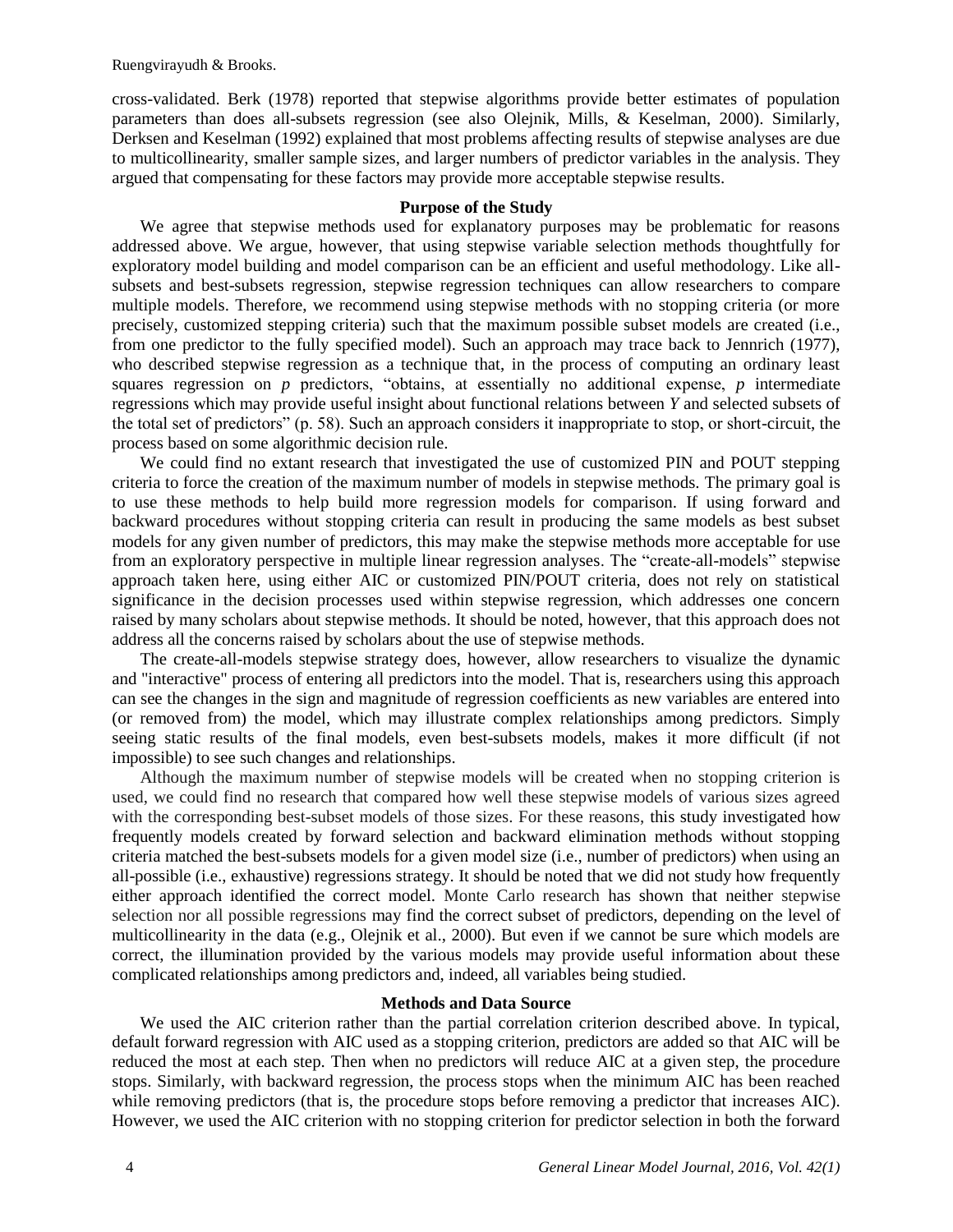and backward stepwise regression methods. That is, in forward regression, predictors were added at each step that reduced AIC the most or, when no predictors would reduce AIC, that increased AIC the least. In this way, models of all possible sizes were created and the final model was always the full model, not a reduced model. For example, with five predictors, we would create a one-predictor model, a two-predictor model, and so forth, up to the maximum five-predictor model. In backward regression, predictors were removed that, while included in the model before removal, increased AIC the most or decreased it the least, ending with a single predictor as the final model. In all possible regressions, the best subset of each possible size was determined by the smallest AIC.

In programs such as SPSS, which use partial correlation (or  $R^2$  change) as the statistical criterion, this process is functionally equivalent to using a PIN  $\alpha$  = .999 (with POUT  $\alpha$  = 1.000) in the forward selection procedure. This customized PIN stepping criterion results in most, if not all, predictors adding a statistically significant (i.e.,  $p < .999$ ) amount of explained variation to  $R^2$ . Therefore, all predictors are usually eventually entered into the forward selection process – such that the final model will often include all predictors specified for the analysis. In the backward elimination procedure in SPSS, the POUT  $\alpha$  = .002 (with PIN  $\alpha$  = .001) is used as the customized POUT stepping criterion for predictors to be removed from the model. Consequently, all predictors are usually removed from the model because they do not always explain a statistically significant (i.e., *p* < .002) change in explained variation in the outcome. However, because of the limitations of these statistical significance tests (e.g., there is no guarantee that all models from 1 to *k* predictors will be created), using AIC as the criterion enabled us to guarantee that models of all possible sizes were created through the forward and backward processes. Yamashita, Yamashita, and Kamimura (2007) have shown "that the stepwise AIC method and the stepwise methods using Partial *F*, Partial Correlation, and Semi-Partial Correlation lead to the same method as Partial *F*" (p. 2403).

We used Monte Carlo simulation methods to investigate the research problem. A computer program was written in the statistical programming language, R, and used the *leaps* package for stepwise analyses. The core of the program was tested and the output was verified in multiple ways. For example, single datasets were examined to verify that the accuracy of results as compared to hand calculations and to results from other programs and procedures. Also, we examined small numbers of replications (e.g., 10 and 100) to verify that the cumulative results across samples were being stored correctly by the program. For both single sample and small replication results, all variables were examined to ensure correct or reasonable results were obtained. Sensitivity testing was performed to ensure that the program and function logic worked correctly for all conditions that were varied. Stress testing was also performed to verify that strange values did not cause unexpected problems (e.g., division by zero). For example, correlation matrices used to generate data were verified to be legitimate (e.g., positive definite). Data generation techniques were verified to ensure they produced reasonable samples for the population values set.

Multivariate normal data were generated for 10,000 samples for each condition described below. In particular, five predictor variables ( $\vec{k}$ ) were used, with varying levels of explained variation ( $R^2$ ), varying multicollinearity (i.e., none and moderate, based on variance inflation factor, or VIF), and small (i.e.,  $n = 50$ ) and large (i.e.,  $n = 250$ ) sample sizes loosely based on examination of cross-validation methods such as Park and Dudycha (1974) and Brooks and Barcikowski (2012). For each sample, the best subsets for five predictors were obtained using the forward selection, backward elimination, and exhaustive (all possible) regressions approaches.

The forward and backward models were compared to the best subsets from exhaustive regressions. That is, in each sample, the one predictor models from forward and backward were compared to the one predictor model identified as the best (lowest AIC) single predictor model from the exhaustive approach. Similarly, the two-predictor models from forward and backward regression were compared to the best two-predictor model from all possible regressions, and so forth, up to the five-predictor models created from all three regression approaches. Information was collected from each sample about the agreement of the three methods. That is, data were stored about whether the three approaches matched (i.e., produced five models with the same predictors). We also collected data about how frequently forward models matched backward, forward matched exhaustive, and backward matched exhaustive.

For example, Table 1 shows example results where the three methods do not agree within a single sample. It is evident from the table that the data from this particular sample produced different results for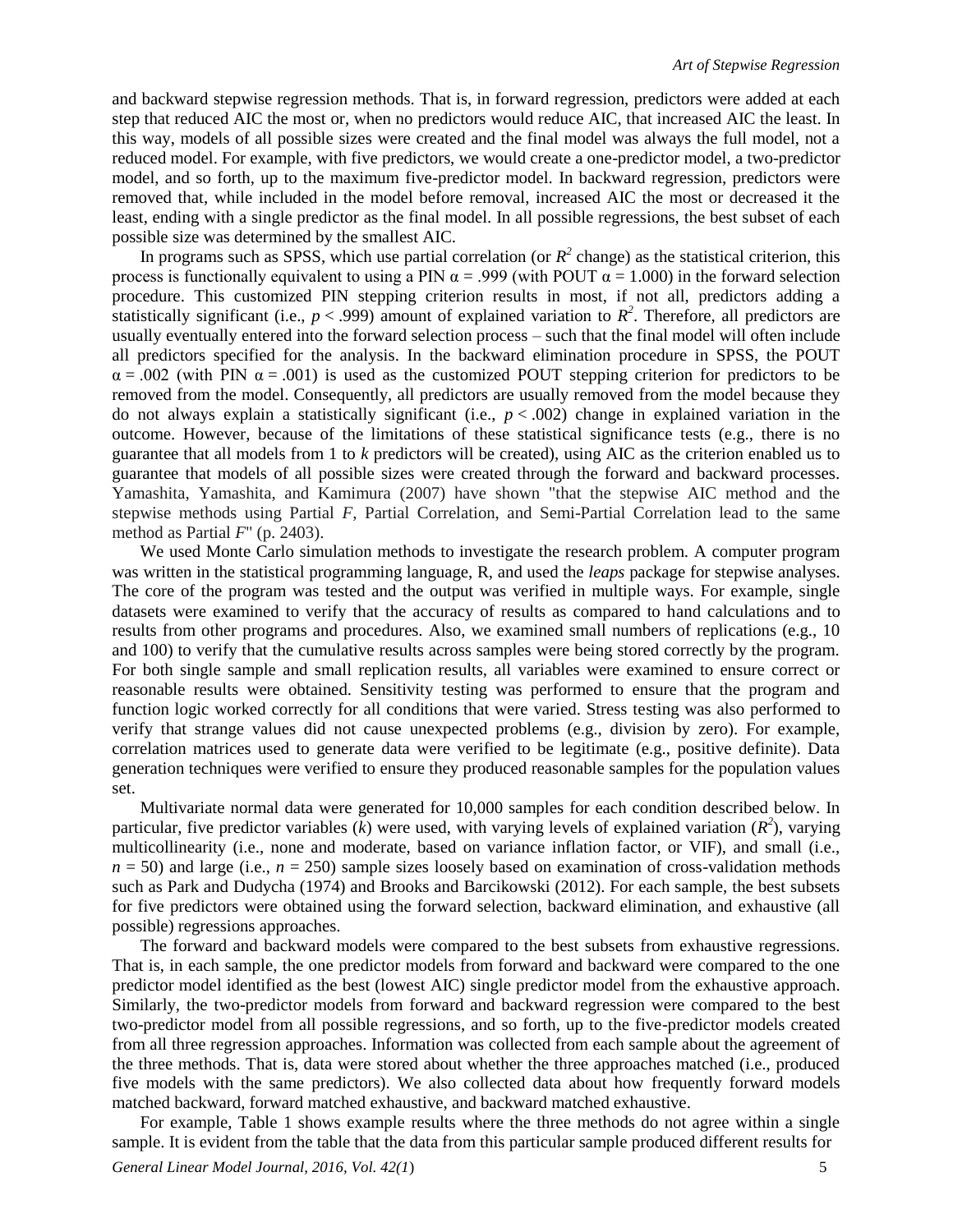| Number of     | Predictor Variable in the Model |                |                |             |         |  |  |  |  |  |  |
|---------------|---------------------------------|----------------|----------------|-------------|---------|--|--|--|--|--|--|
| Predictors in |                                 |                |                |             |         |  |  |  |  |  |  |
| Model         | X1                              | X <sub>2</sub> | X <sub>3</sub> | X4          | X5      |  |  |  |  |  |  |
|               |                                 |                |                |             | E, B, F |  |  |  |  |  |  |
| 2             |                                 |                | B              | E, F        | E, B, F |  |  |  |  |  |  |
| 3             |                                 | E, B, F        | E, B           | $\mathbf F$ | E, B, F |  |  |  |  |  |  |
| 4             | E, B                            | E, B, F        | E, B, F        | F           | E, B, F |  |  |  |  |  |  |
| 5             | E, B, F                         | E, B, F        | E, B, F        | E, B, F     | E, B, F |  |  |  |  |  |  |

**Table 1**. An Example of Which Predictors are Included in Best-Subset Results from Best-Subset Exhaustive Regressions, Forward Regression, and Backward Regression

*Note.* E indicates that a given predictor was in the model of that size for best-subset exhaustive regression, *F* represents forward section, and B represents backward elimination.

all three regression approaches. That is, all three methods of course produced the same five-predictor model, and also produced the same one-predictor model (X5 alone). However, the best subset from exhaustive regressions for two predictors was X4 and X5, which matched forward but not backward, which identified X3 and X5 as the best two-predictor model. Both backward and exhaustive regressions resulted in the same four-predictor model, but forward differed. Finally, the best-subset results show that one predictor (X4) was added or removed in ways that would not be permitted by forward or backward regression.

We varied the correlation coefficients between the predictors and the dependent variable (the correlation pattern) from .0 to .8 with a .2 increment to cover a wide range of possible predictor correlation values with the outcome. This resulted in 47 total correlation matrices for each multicollinearity condition. Of course, certain patterns of these correlation coefficients were not possible (e.g., uncorrelated predictors with correlations with the outcome of 0, .2, .4, .6, and .8 would result in  $R^2 > 1.0$  and would not be legitimate). We used a maximum  $R^2$  of .90 as our ceiling. For example, with no multicollinearity the  $R^2$  is simply the sum of the squared predictor correlations with the outcome (e.g., uncorrelated predictors with 0, .2, .4, .6, and .6 correlations with the outcome would result in  $R^2 = .92$  and therefore that pattern would not be included). We also included four patterns having just a .1 increment, from  $(0, 0, 0, 0, 1, 2)$  to  $(0.1, 0.2, 0.3, 0.4, 0.5)$ , to explore a set of smaller predictor correlations with the dependent variable and very small overall  $R^2$  values with multiple predictors.

We varied the patterns of correlations among predictors from no multicollinearity (i.e., all correlations among predictors equal 0, called M0 here) to moderate multicollinearity (based on VIF). The M1 multicollinearity pattern represented a situation where all predictors are correlated at  $r = .2$  (where all VIF = 1.1 for each predictor) and M2 represented all predictors correlated at  $r = .4$  (where all VIF = 1.4). Table 2 shows the multicollinearity patterns for M3 and M4, which were not consistent across all predictors like M1 and M2. It should be noted that as multicollinearity increased, it became increasingly difficult to identify correlation matrices that were positive definite for all 51 sets of predictor-outcome correlation patterns (e.g., we were not able to set all predictor correlations at  $r = .6$ ). Therefore, several higher multicollinearity conditions were attempted until two could be identified that successfully produced positive definite matrices in combination with all 51 predictor-outcome correlation patterns. This resulted in only two particular patterns of higher multicollinearity used in the study. Further, it is important to note that the levels of multicollinearity represented by these matrices would be considered relatively mild (e.g., no VIF higher than 5.0).

#### **Results**

The results show that, in general, stepwise methods (i.e., forward and backward) match the exhaustive (i.e., all possible) regressions quite well when there is no multicollinearity. That is, the forward, backward, and exhaustive methods generally produced the same one-predictor, two-predictor, threepredictor, four-predictor, and five-predictor best-subset models when there was little or no multicollinearity (M0 and M1). There are progressively more model mismatches as multicollinearity increased to M2, which had relatively low multicollinearity, and to M3 and M4, which had moderate but more complicated multicollinearity (e.g., largest VIF was 4.6).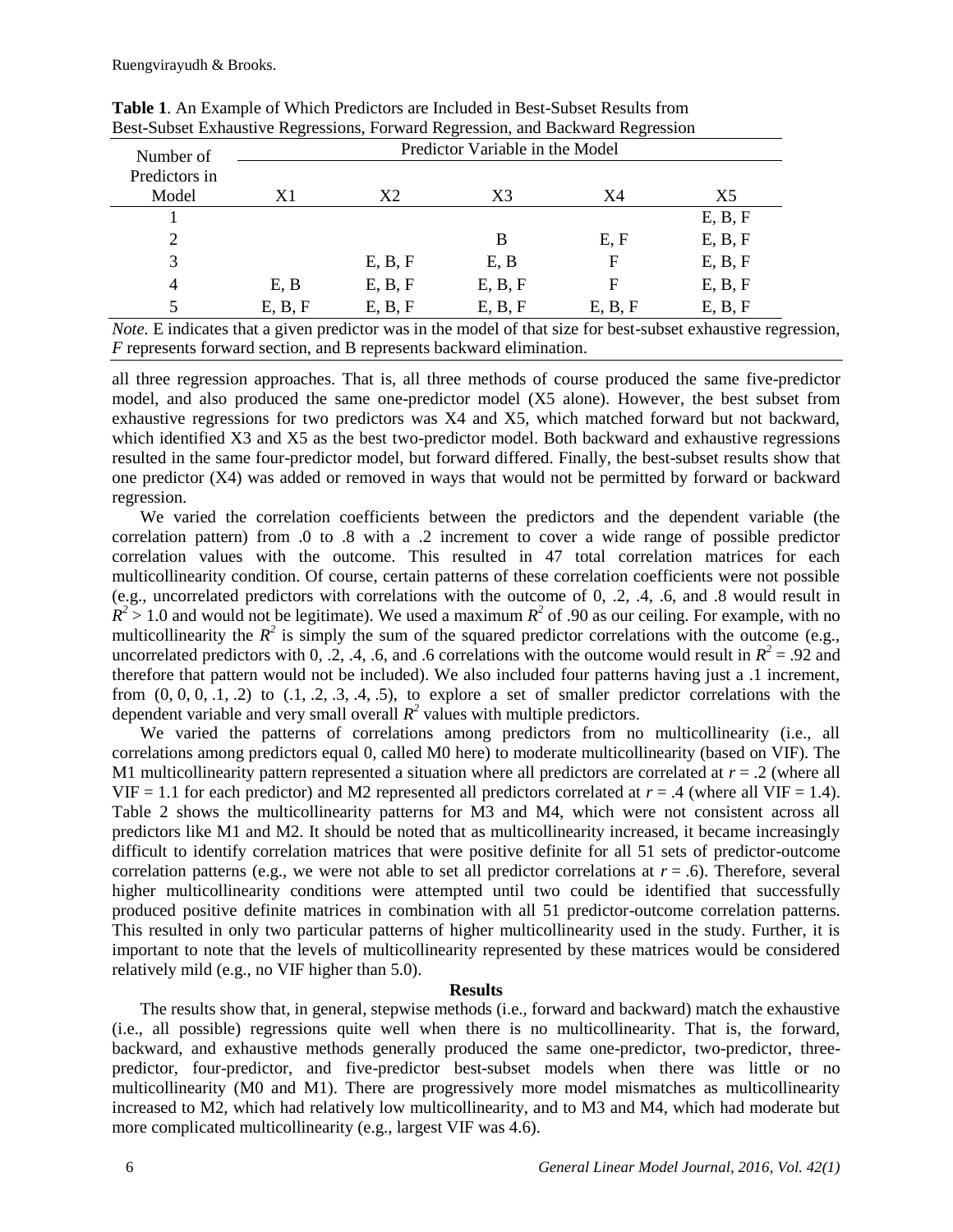| Multicollinearity                                       |                |    | Correlations among Predictors |           |                |     |  |  |  |
|---------------------------------------------------------|----------------|----|-------------------------------|-----------|----------------|-----|--|--|--|
| Condition                                               | Predictors     | X2 | X3                            | X4        | X <sub>5</sub> | VIF |  |  |  |
| M <sub>3</sub>                                          | X1             | .8 | .6                            | .4        | .2             | 3.0 |  |  |  |
|                                                         | X2             |    | .6                            | $\cdot^4$ | .2             | 3.0 |  |  |  |
|                                                         | X <sub>3</sub> |    |                               | .4        | .2             | 1.7 |  |  |  |
|                                                         | X <sub>4</sub> |    |                               |           | .2             | 1.3 |  |  |  |
| M4                                                      | X1             | .8 | $.8\,$                        | .4        |                | 3.5 |  |  |  |
|                                                         | X2             |    | $.8\,$                        | .4        | .2             | 3.5 |  |  |  |
|                                                         | X3             |    |                               | $\cdot 6$ |                | 4.6 |  |  |  |
|                                                         | X4             |    |                               |           | .2             | 1.6 |  |  |  |
| <i>Note.</i> For both M3 and M4, the VIF for X5 is 1.1. |                |    |                               |           |                |     |  |  |  |

**Table 2**. Multicollinearity Conditions and Associated Variance Inflation Factors (VIF) Values for the M3 and M4 Correlation Matrices Used in Simulated Samples

Table 3, which shows only those predictor-outcome correlation patterns for which the three variable selection methods did not agree in at least 95% of the samples, shows that when there is no multicollinearity, six patterns of predictor-outcome correlations resulted in model agreement in fewer than 90% of the samples for  $n = 50$ . That is, when there was no multicollinearity, 45 of the 51 (88.2%) correlation-pattern conditions resulted in agreement across all three regression approaches (F=B=E) in over 90% of the samples. For example, Table 3 shows that for the predictor-outcome correlation pattern (.1, .2, .3, .4, .5), all three methods (i.e., forward, backward, and exhaustive) produced exactly the same five subset models for the associated number of predictors in a total of 9,474 (94.7%) samples when  $n = 50$  (the "All" column, also called F=B=E below). Forward and backward produced the same five subset models in 9,479 of the 10,000 samples (F=B), forward and exhaustive produced the same subset models in 9,475 samples (F=E), and backward and exhaustive produced the same five subset models in 9,613 samples (B=E). Further, the lowest level of agreement was 70% in just one condition, while all others were above 82% agreement. The increase in sample size from 50 to 250 improved the number of matches in all conditions except one: the  $(0.4, 0.4, 0.4, 0.4)$  condition, which decreased from F=B=E in 7,071 samples when *n* = 50 to 7,035 samples when *n* = 250. With *n* = 250, 44 of the 51 (86.3%) conditions resulted in over 95% agreement of the regression variable selection approaches.

We provide Table 3 as an example of the results we examined. However, for the other multicollinearity conditions, we will summarize the results a little differently because the disagreement increased as multicollinearity increased. Otherwise, the tables associated with M2, M3, and M4 would be too long and detailed to be useful summaries. Further, we will only report the agreement among all three methods (F=B=E) because we found that the associations among F=B, F=E, B=E, and F=B=E agreement levels over the 51 correlation-pattern conditions were extremely high for all multicollinearity conditions. For example, for the 51 correlation patterns in the  $n = 50$  sample size conditions, the correlation between the F=B and F=B=E was  $r > .999$ . That is, the numbers of samples with method agreement for F=B and the number of samples with method agreement such that F=B=E showed strong correlation across the 51 predictor-outcome conditions. Even as multicollinearity increased, the lowest such correlation for any pair of method-agreement frequencies was  $r = .952$ . These strong correlations suggested that in conditions where any two of the regression methods (i.e., either  $F=B$ ,  $F=E$ , or  $B=E$ ) have high levels of agreement, all three methods tend to have high levels of subset-model agreement.

Further analysis confirmed that, beyond large correlations, actual agreement among the three methods was generally high, regardless of the size of the correlation. For example, in the  $(0.1, 0.2, 0.3, 0.4, 0.5)$ correlation-pattern condition (see Table 3), the 9,613 samples where B=E were the same 9,474 samples where F=B=E, but with only 139 additional samples that matched between backward and exhaustive but not forward. But in only one sample did forward and backward match where they did not also match exhaustive. Under the M4 multicollinearity condition, one example predictor-outcome correlation pattern resulted in F=B=E agreement in 6,413 samples, but F=E agreement in 7,083 samples. Results showed that of the 3,587 samples that lacked complete agreement (i.e., not  $F=B=E$ , which was 10,000-6,413=3,587), over 75% of those samples actually showed complete disagreement (i.e., F≠B, F≠E, and B≠E in 2,693 of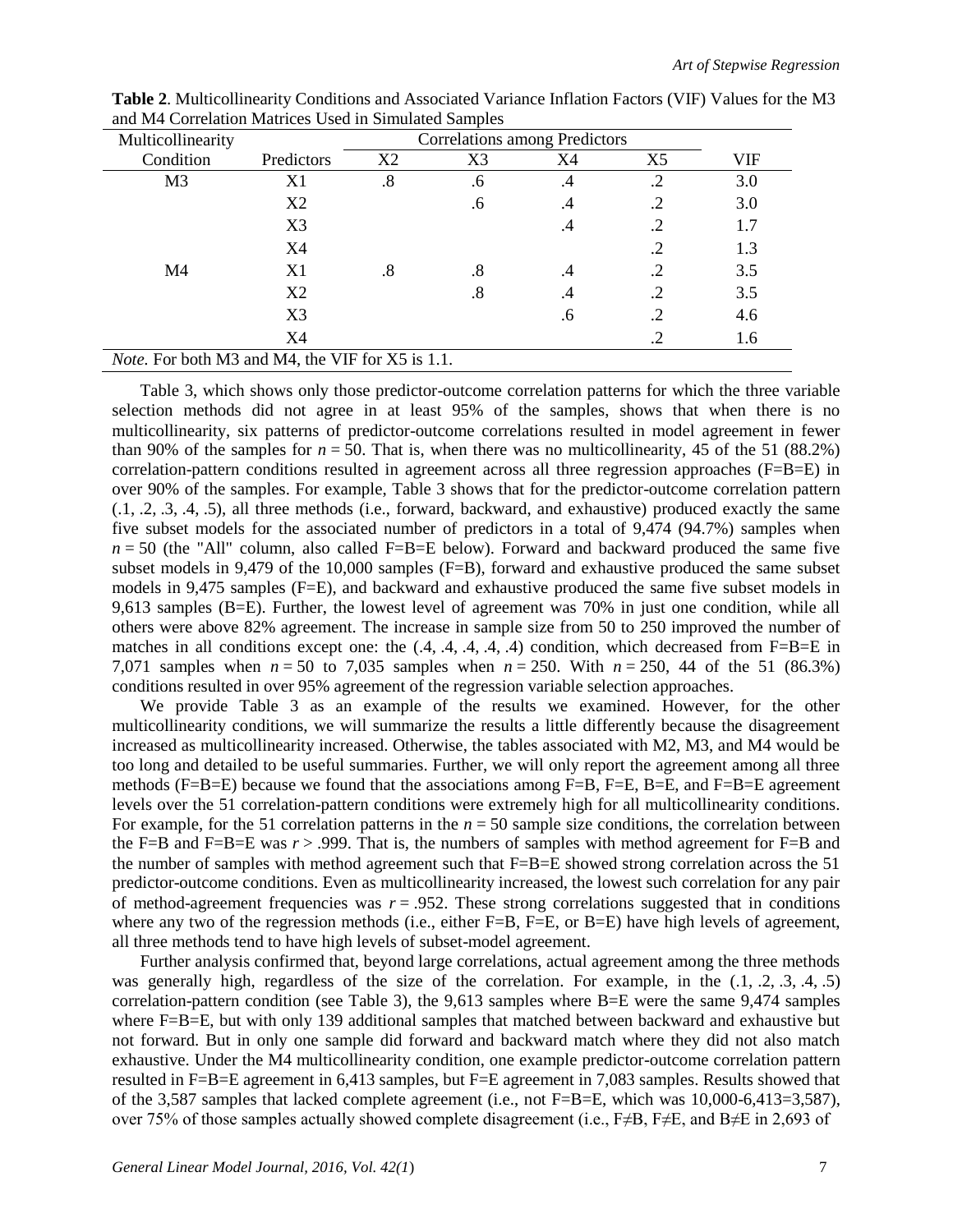|          |          |                            |          |          | Sample Size Condition |         |          |      |           |         |         |      |  |  |
|----------|----------|----------------------------|----------|----------|-----------------------|---------|----------|------|-----------|---------|---------|------|--|--|
|          |          | <b>Correlation Pattern</b> |          |          |                       |         | $n = 50$ |      | $n = 250$ |         |         |      |  |  |
| $r_{12}$ | $r_{13}$ | $r_{14}$                   | $r_{15}$ | $r_{16}$ | $F = B$               | $F = E$ | $B = E$  | All  | $F = B$   | $F = E$ | $B = E$ | All  |  |  |
| 0.4      | 0.4      | 0.4                        | 0.4      | 0.4      | 7236                  | 7368    | 7460     | 7071 | 7172      | 7335    | 7429    | 7035 |  |  |
| 0.2      | 0.4      | 0.4                        | 0.4      | 0.4      | 8288                  | 8255    | 8591     | 8223 | 8681      | 8649    | 8935    | 8649 |  |  |
| 0.2      | 0.4      | 0.4                        | 0.4      | 0.6      | 8602                  | 8564    | 8751     | 8564 | 9227      | 9226    | 9229    | 9226 |  |  |
| 0.0      | 0.4      | 0.4                        | 0.4      | 0.4      | 8619                  | 8576    | 8885     | 8575 | 8684      | 8661    | 8942    | 8661 |  |  |
| 0.0      | 0.4      | 0.4                        | 0.4      | 0.6      | 8824                  | 8793    | 8963     | 8793 | 9190      | 9188    | 9192    | 9188 |  |  |
| 0.2      | 0.2      | 0.4                        | 0.4      | 0.4      | 8983                  | 8975    | 9217     | 8958 | 9622      | 9622    | 9740    | 9622 |  |  |
| 0.2      | 0.2      | 0.2                        | 0.2      | 0.8      | 9154                  | 9133    | 9133     | 9133 | 9204      | 9186    | 9186    | 9186 |  |  |
| 0.2      | 0.2      | 0.2                        | 0.4      | 0.4      | 9255                  | 9253    | 9377     | 9241 | 9837      | 9838    | 9848    | 9837 |  |  |
| 0.2      | 0.2      | 0.2                        | 0.2      | 0.2      | 9290                  | 9345    | 9418     | 9277 | 9295      | 9361    | 9395    | 9279 |  |  |
| 0.2      | 0.2      | 0.2                        | 0.2      | 0.4      | 9313                  | 9326    | 9407     | 9299 | 9675      | 9672    | 9676    | 9671 |  |  |
| 0.0      | 0.2      | 0.4                        | 0.4      | 0.4      | 9317                  | 9307    | 9494     | 9302 | 9611      | 9611    | 9747    | 9611 |  |  |
| 0.2      | 0.2      | 0.4                        | 0.4      | 0.6      | 9447                  | 9436    | 9540     | 9436 | 9995      | 9995    | 9998    | 9995 |  |  |
| 0.0      | 0.2      | 0.2                        | 0.2      | 0.2      | 9445                  | 9462    | 9556     | 9437 | 9726      | 9724    | 9800    | 9723 |  |  |
| 0.2      | 0.2      | 0.2                        | 0.2      | 0.6      | 9469                  | 9460    | 9475     | 9459 | 9551      | 9540    | 9540    | 9540 |  |  |
| 0.1      | 0.2      | 0.3                        | 0.4      | 0.5      | 9479                  | 9475    | 9613     | 9474 | 9985      | 9985    | 9995    | 9985 |  |  |

**Table 3**. The Number of Matches Out of 10,000 Where Agreement Was Lower Than 95% Among Methods for No Multicollinearity (M0) Sorted By  $n = 50$  When All Three Methods Match

**Note***.* F=B indicates the number of samples in which the forward selection method and the backward elimination method agreed for all five models created (F=E for forward and exhaustive, B=E for backward and exhaustive, and All for agreement all three methods). The column label  $r_{12}$  indicates the correlation between the outcome (variable 1) and the first predictor (variable 2). Similarly,  $r_{16}$  represents the correlation between the outcome and the fifth predictor (variable 6).

the 3,587 samples, but exactly two of the three variable selection method comparisons agreed in 894 samples). This level of complete-disagreement-if-any-disagreement was maintained across most of the conditions examined, and was generally over 80%, or even 90%. Therefore, in addition to levels of agreement being high for all method comparisons (i.e., when any agreed all tended to agree), the level of disagreement of any two methods was generally associated with complete disagreement among all comparisons.

Table 4, below, shows all predictor-outcome correlation patterns and the number of samples in which all three variable selection methods agreed (i.e., F=B=E). From Table 4, we can see that the results for multicollinearity pattern M1, where all predictor correlations are  $r = 0.2$ , show 48 of 51 (94.1%) predictoroutcome correlation patterns, when  $n = 50$ , that result in the number of matches (i.e., level of agreement) over 90%, and 27 (52.9%) conditions with F=B=E agreement over 95%. The increase in sample size from 50 to 250 increased the number of method matches in all the M1 correlation pattern conditions. For  $n = 250$ , 46 of the 51 (90.2%) correlation conditions resulted in at least 95% agreement. Like the M0 and M1 conditions, M2 agreement levels were generally above 80%, with only one correlation pattern below 70% agreement and three below 80%. There were fewer predictor-outcome correlation conditions, however, where agreement exceeded 90% (38 or 74.5%) or 95% agreement (14 or 27.5%) in the 51 M2  $n = 50$  conditions. A similar pattern held for  $n = 250$ , where 44 (86.3%) conditions were over 90% and 34 (66.7%) conditions were over 95%.

When the multicollinearity is higher and more complicated, even fewer correlation patterns resulted in agreement over 90%. Table 4 shows that with  $n = 50$  only 11 (21.6%) patterns resulted in the number of matches over 90% for M3 and only 4 (7.8%) for M4. Additionally, for M3 there are 41 (80.4%) conditions with levels of agreement over 70% in either the  $n = 50$  or  $n = 250$  condition, or both, and 36 (70.6%) conditions with levels of agreement over 80%. For M4, only 32 (62.7%) of the correlation patterns resulted in levels of agreement greater than 70% and only 18 (35.3%) above 80% agreement (indeed, nine of the correlation patterns resulted in agreement less than 60%).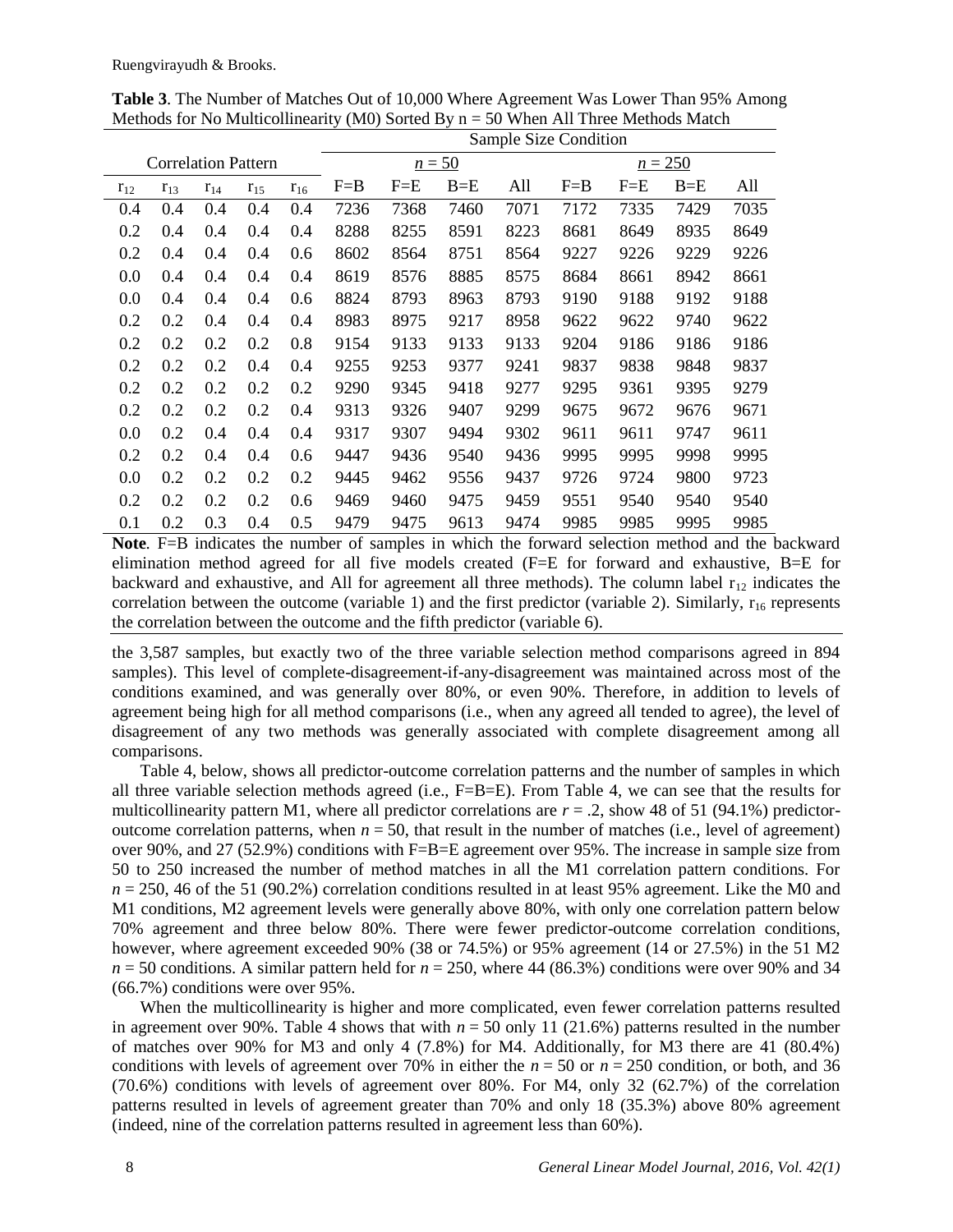**Table 4**. The Number of Matches for Each Predictor-Outcome Correlation Pattern for the F=B=E Results Where All Three Variable Selection Methods Produced the Same Five Subset Models

|             |             |                            |             |            |                | Where All Three Variable Selection Methods Produced the Same Five Subset Models |              |                     |              | <b>Multicollinearity Condition</b> |              |                     |              |              |
|-------------|-------------|----------------------------|-------------|------------|----------------|---------------------------------------------------------------------------------|--------------|---------------------|--------------|------------------------------------|--------------|---------------------|--------------|--------------|
|             |             | <b>Correlation Pattern</b> |             |            | M <sub>0</sub> |                                                                                 |              | M1                  |              | M <sub>2</sub>                     |              | M <sub>3</sub>      |              | M4           |
| r12         | r13         | r14                        | r15         | r16        | $n=50$         | $n = 250$                                                                       | $n=50$       | $n = 250$           | $n=50$       | $n = 250$                          | $n=50$       | $n = 250$           | n=50         | $n = 250$    |
| o           | $\mathbf 0$ | 0                          | $\mathbf 0$ | 0.2        | 9590           | 9952                                                                            | 9418         | 9883                | 9199         | 9880                               | 8236         | 9045                | 7676         | 8573         |
| 0           | 0           | O                          | 0.2         | 0.2        | 9591           | 9968                                                                            | 9373         | 9861                | 9137         | 9418                               | 8336         | 9307                | 7506         | 8274         |
| 0           | 0           | 0.2                        | 0.2         | 0.2        | 9591           | 9908                                                                            | 9318         | 9662                | 9030         | 9099                               | 7925         | 7013                | 5853         | 3434         |
| o           | 0.2         | 0.2                        | 0.2         | 0.2        | 9437           | 9723                                                                            | 9272         | 9572                | 9121         | 9220                               | 6422         | 3555                | 5990         | 4124         |
| 0.2         | 0.2         | 0.2                        | 0.2         | 0.2        | 9277           | 9279                                                                            | 9381         | 9730                | 9282         | 9776                               | 8440         | 9210                | 7830         | 8566         |
| o           | 0           | 0                          | $\mathbf 0$ | 0.4        | 9753           | 9964                                                                            | 9625         | 9931                | 9604         | 9883                               | 8811         | 9317                | 8239         | 8972         |
| 0           | 0           | 0                          | 0.2         | 0.4        | 9734           | 9986                                                                            | 9533         | 9813                | 9322         | 9554                               | 8746         | 9669                | 7987         | 8199         |
| 0           | O           | 0.2                        | 0.2         | 0.4        | 9689           | 9990                                                                            | 9447         | 9702                | 9235         | 9606                               | 8261         | 8093                | 6036         | 5962         |
| 0           | 0.2         | 0.2                        | 0.2         | 0.4        | 9537           | 9884                                                                            | 9444         | 9701                | 9289         | 9904                               | 6639         | 5039                | 6034         | 5919         |
| 0.2         | 0.2         | 0.2                        | 0.2         | 0.4        | 9299           | 9671                                                                            | 9574         | 9906                | 9469         | 9899                               | 8748         | 9543                | 8153         | 9042         |
| o           | $\mathbf 0$ | O                          | 0.4         | 0.4        | 9870           | 9989                                                                            | 9574         | 9961                | 8710         | 9129                               | 8873         | 9756                | 8104         | 8967         |
| 0           | 0           | 0.2                        | 0.4         | 0.4        | 9738           | 9997                                                                            | 9463         | 9902                | 8817         | 9584                               | 8457         | 9433                | 6713         | 8577         |
| 0           | 0.2         | 0.2                        | 0.4         | 0.4        | 9540           | 9985                                                                            | 9422         | 9936                | 9174         | 9873                               | 6810         | 8015                | 6304         | 7827         |
| 0.2         | 0.2         | 0.2                        | 0.4         | 0.4        | 9241           | 9837                                                                            | 9566         | 9971                | 9487         | 9968                               | 8883         | 9608                | 8508         | 9882         |
| 0           | 0           | 0.4                        | 0.4         | 0.4        | 9595           | 9615                                                                            | 9069         | 9598                | 7986         | 7946                               | 6224         | 4297                | 3147         | 2596         |
| o           | 0.2         | 0.4                        | 0.4         | 0.4        | 9302           | 9611                                                                            | 9178         | 9709                | 8706         | 8796                               | 6514         | 5095                | 3715         | 3089         |
| 0.2         | 0.2         | 0.4                        | 0.4         | 0.4        | 8958           | 9622                                                                            | 9391         | 9786                | 9279         | 9783                               | 8608         | 9405                | 6518         | 5653         |
| 0           | 0.4         | 0.4                        | 0.4         | 0.4        | 8575           | 8661                                                                            | 8607         | 8817                | 8076         | 7797                               | 3021         | 2136                | 3551         | 3482         |
| 0.2         | 0.4         | 0.4                        | 0.4         | 0.4        | 8223           | 8649                                                                            | 9066         | 9299                | 9150         | 9371                               | 6413         | 4402                | 6481         | 6058         |
| 0.4         | 0.4         | 0.4                        | 0.4         | 0.4        | 7071           | 7035                                                                            | 8622         | 8664                | 9183         | 9320                               | 8422         | 8362                | 7906         | 7459         |
| o           | o           | O                          | 0           | 0.6        | 9798           | 9964                                                                            | 9719         | 9903                | 9592         | 9648                               | 9085         | 9589                | 8668         | 9082         |
| O           | O           | O                          | 0.2         | 0.6        | 9839           | 9991                                                                            | 9663         | 9668                | 9544         | 9759                               | 9069         | <i>9300</i>         | 8160         | 6317         |
| 0           | 0           | 0.2                        | 0.2         | 0.6        | 9827           | 9997                                                                            | 9623         | 9651                | 9682         | 9986                               | 8830         | 8629                | 7501         | 8080         |
| 0           | 0.2         | 0.2                        | 0.2         | 0.6        | 9752           | 9878                                                                            | 9688         | 9794                | 9767         | 9971                               | 7766         | 7420                | 7711         | 8320         |
| 0.2         | 0.2         | 0.2                        | 0.2         | 0.6        | 9459           | 9540                                                                            | 9731         | 9941                | 9644         | 9906                               | 8977         | 9421                | 8520         | 9015         |
| o           | $\mathbf 0$ | O                          | 0.4         | 0.6        | 9955           | 9996                                                                            | 9614         | 9906                | 8459         | 8362                               | 9281         | 9731                | 8473         | 9816         |
| 0           | 0           | 0.2                        | 0.4         | 0.6        | 9924           | <i><b>10000</b></i>                                                             | 9668         | 9965                | 9107         | 9080                               | 9022         | 9506                | 7146         | 8422         |
| o           | 0.2         | 0.2                        | 0.4         | 0.6        | 9832<br>9571   | <i><b>10000</b></i>                                                             | 9746         | 9991                | 9626         | <i><b>10000</b></i>                | 7802         | 8764                | 7090         | 8480         |
| 0.2<br>o    | 0.2<br>0    | 0.2<br>0.4                 | 0.4<br>0.4  | 0.6<br>0.6 | 9790           | 9855<br>9997                                                                    | 9825<br>9105 | 9981<br>9567        | 9583<br>8435 | 9941<br>8318                       | 9209<br>6395 | 9638<br>4746        | 9292<br>2946 | 9963<br>2037 |
| 0           | 0.2         | 0.4                        | 0.4         | 0.6        | 9624           | 9995                                                                            | 9421         | 9855                | 9214         | 9854                               | 7106         | 5642                | 3855         | 2661         |
| 0.2         | 0.2         | 0.4                        | 0.4         | 0.6        | 9436           | 9995                                                                            | 9706         | 9997                | 9460         | 9575                               | 8947         | 9765                | 6517         | 5184         |
| 0           | 0.4         | 0.4                        | 0.4         | 0.6        | 8793           | 9188                                                                            | 8829         | 8970                | 8909         | <i>9570</i>                        | 2603         | 1642                | 3127         | 2147         |
| 0.2         | 0.4         | 0.4                        | 0.4         | 0.6        | 8564           | 9226                                                                            | 9385         | 9830                | 9349         | 9460                               | 6608         | 4406                | 6530         | 5931         |
| 0           | $\mathbf 0$ | 0                          | 0.6         | 0.6        | 9946           | 9997                                                                            | 9754         | 9839                | 7767         | 9136                               | 9293         | 9455                | 8726         | 9405         |
| $\mathbf 0$ | $\mathbf O$ | 0.2                        | 0.6         | 0.6        | 9968           | 10000                                                                           | 9905         | 9997                | 8803         | 9849                               | 9499         | 9938                | 9660         | 10000        |
| $\mathbf 0$ | 0.2         | 0.2                        | 0.6         | 0.6        | 9958           | 10000                                                                           | 9948         | <i><b>10000</b></i> | 9528         | 9978                               | 9836         | <i><b>10000</b></i> | 9521         | 9992         |
| 0.2         | 0.2         | 0.2                        | 0.6         | 0.6        | 9641           | 9660                                                                            | 9922         | 9976                | 9816         | 9940                               | 9699         | 9901                | 9905         | 10000        |
| 0           | 0           | 0.4                        | 0.6         | 0.6        | 9749           | 9996                                                                            | 9307         | 9399                | 8398         | 9827                               | 7238         | 7978                | 800          | 9            |
| O           | $\mathbf 0$ | $\mathbf 0$                | o           | 0.8        | 9834           | 9959                                                                            | 9649         | 9666                | 8284         | 8287                               | 9247         | 9566                | 8895         | 8564         |
| $\mathbf 0$ | $\mathbf 0$ | o                          | 0.2         | 0.8        | 9886           | 9990                                                                            | 9555         | 9593                | 9376         | 9394                               | 9075         | 8988                | 7470         | 4423         |
| $\mathbf 0$ | 0           | 0.2                        | 0.2         | 0.8        | 9917           | 10000                                                                           | 9654         | 9820                | 9982         | 10000                              | 8834         | 8916                | 8190         | 8498         |
| $\mathbf 0$ | 0.2         | 0.2                        | 0.2         | 0.8        | 9679           | 9780                                                                            | 9736         | 9969                | 9910         | 9987                               | 8546         | 9688                | 8743         | 9834         |
| 0.2         | 0.2         | 0.2                        | 0.2         | 0.8        | 9133           | 9186                                                                            | 9736         | 9936                | 9718         | 9855                               | 8961         | 9269                | 8434         | 8839         |
| 0           | 0           | o                          | 0.4         | 0.8        | 9932           | 9989                                                                            | 9160         | 9579                | 6892         | 6483                               | 8879         | 9303                | 8012         | 9382         |
| $\mathbf 0$ | 0           | 0.2                        | 0.4         | 0.8        | 9996           | 10000                                                                           | 9588         | 9923                | 9490         | 9927                               | 8994         | 9418                | 7019         | 8091         |
| $\mathbf 0$ | 0.2         | 0.2                        | 0.4         | 0.8        | 9957           | 10000                                                                           | 9845         | 10000               | 9901         | 10000                              | 8408         | 9294                | 7394         | 9133         |
| 0.1         | 0.2         | 0.3                        | 0.4         | 0.5        | 9474           | 9985                                                                            | 9563         | 9974                | 9370         | 9893                               | 8420         | 9354                | 6551         | 4983         |
| $\mathbf O$ | 0.1         | 0.2                        | 0.3         | 0.4        | 9615           | 9986                                                                            | 9484         | 9927                | 9201         | 9861                               | 8113         | 8863                | 6216         | 3505         |
| $\mathbf O$ | $\mathbf O$ | 0.1                        | 0.2         | 0.3        | 9646           | 9983                                                                            | 9442         | 9899                | 9131         | 9679                               | 8370         | 9217                | 7346         | 7368         |
| 0           | O           | 0                          | 0.1         | 0.2        | 9602           | 9958                                                                            | 9349         | 9852                | 9226         | 9728                               | 8298         | 9110                | 7452         | 8234         |

**Note***. With frequencies above 95% marked in bold italics and those above 90% in italics.*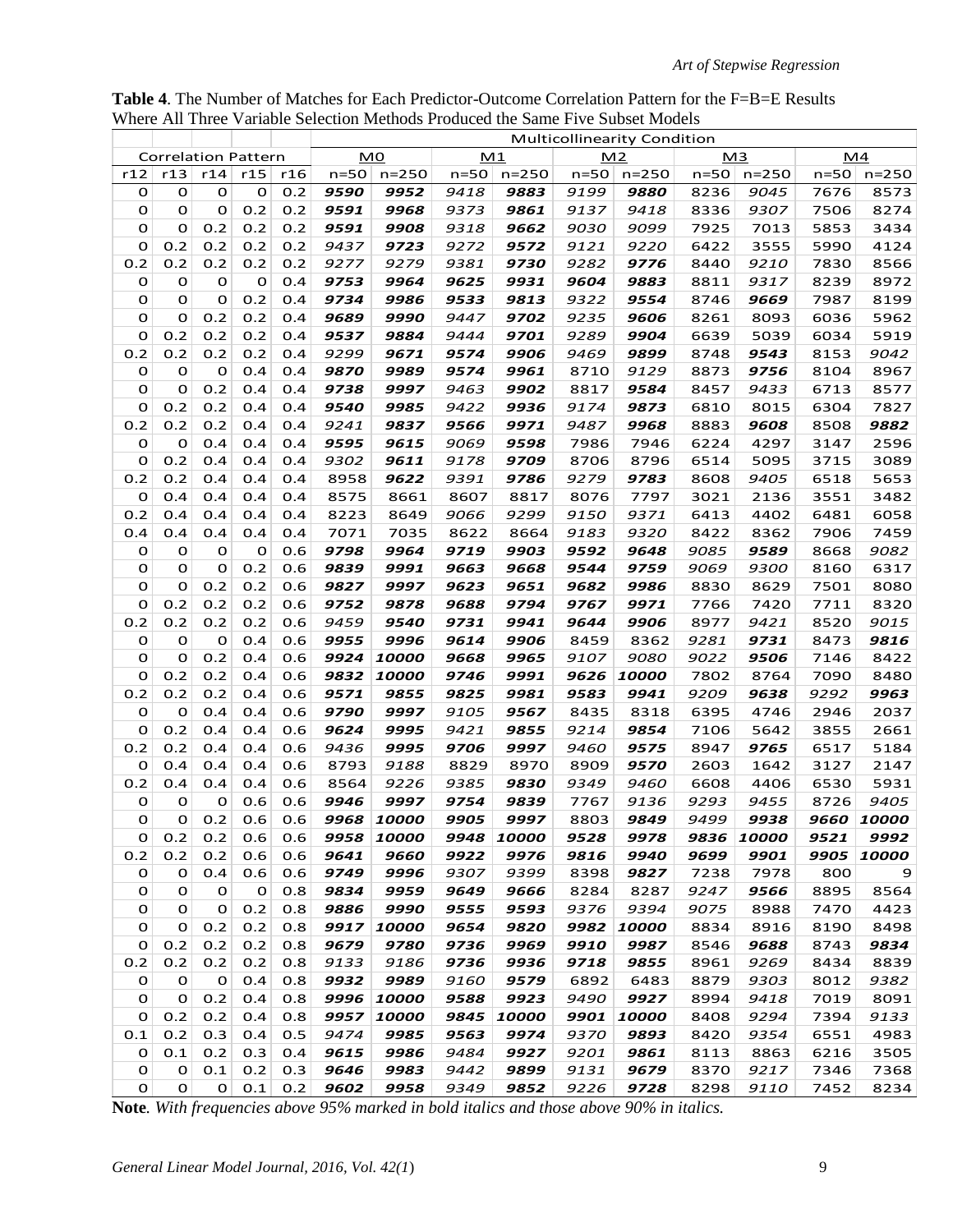#### **Conclusions**

To summarize, using the customized stepping criteria, in order to create all possible stepwise models, generally resulted in the same stepwise models as the best-subset approach to variable selection when multicollinearity is not present or is relatively low. It is important to note that our results do not support the use of stepwise methods with default stepping and stopping criteria because we did not study that. Our results simply suggest that stepwise methods without stopping criteria generally produce the same subset models as best-subsets regression except for conditions with unusual correlation and multicollinearity patterns. This may be useful to researchers who use SPSS, for example, which does not provide a native all-possible regressions or best-subsets regression procedure.

However, the methods begin to produce different sets of subset models as correlation among the predictors increases (honestly, it may not be appropriate to use the term multicollinearity in this study because none of the VIF values were over 5.0). Table 5 summarizes the number of the 51 predictoroutcome correlation patterns where all three regression approaches matched (i.e., F=B=E or All) across all multicollinearity patterns. Clearly, as multicollinearity increases, the levels of agreement across the variable selection methods decrease. This finding argues strongly for the need to examine results from multiple variable selection methods, especially when performing exploratory analyses. Each approach may bring focus to a different aspect of the complicated and idiosyncratic patterns of correlations in the data.

None of the predictor-outcome correlation patterns consistently produced the highest levels of agreement across all multicollinearity conditions, but 13 conditions resulted in most agreement regardless of sample sizes across most of the multicollinearity conditions. Results shown in Table 6 show the patterns with agreement over 90% across the most multicollinearity and sample size conditions. Interestingly, while some of these patterns resulted in the highest agreement only for the low multicollinearity conditions (e.g., the pattern 0, 0, 0, .2, .6), some produced high agreement even for high multicollinearity or across varied multicollinearity conditions (e.g., the pattern 0, .2, .2, .6, .6). Table 6 shows that the highest levels of agreement tend to occur when the predictor-outcome correlations combine .2 correlations with larger correlations.

Seven conditions, shown in Table 7, showed the least agreement across the variable selection methods for the conditions studied (i.e., lower than 80% agreement across the most predictor-outcome conditions). Table 7 shows that the predictor-outcome correlations that are largely in the .4 range resulted in the lowest agreement across methods.

Another interesting finding is that as multicollinearity increases and gets a bit more complicated, the forward selection and backward elimination methods tended to agree most frequently (e.g., for at least 30 predictor-outcome correlation patterns in M4) while with no or low multicollinearity, backward and exhaustive best-subsets agreed most frequently (e.g., 40 patterns for  $n = 50$  and 26 for  $n = 250$  under M0). Table 8 shows the gradual shift in these trends.

Generally an increase in sample size helps the three methods agree on which predictors are in each of the five models. Under M0 and M1 multicollinearity conditions, increased sample size improved agreement across variable selection methods. Even as predictor correlations increased further, however, increased sample size generally increased agreement levels. For example, 27.5% of the models agreed across all three methods for M2 when  $n = 50$ , but 66.7% of the models agreed for  $n = 250$  (see Table 5). Based on the complete results from which Table 3 is a subset, Table 8 shows that as sample size increased to  $n = 250$ , all three variable selection methods tended to agree more frequently across the 51 predictoroutcome correlation patterns. For example, in M4, F=B decreased from 35 conditions with better agreement at  $n = 50$  to 30 conditions at  $n = 250$ , but because F=B when F=B=E there was actually a net increase of conditions where F=B from 35 to 45 (so overall, F=B had higher agreement across more conditions with larger sample size).

We found, however, that there were specific conditions for which an increase in sample size did not always improve the number of matches, especially when multicollinearity is more worrisome. When all predictor correlations increased to  $r = .4$  (the M2 condition), six predictor-outcome correlation patterns resulted in lower agreement for larger sample sizes (some of these can be seen in Table 7). There were 16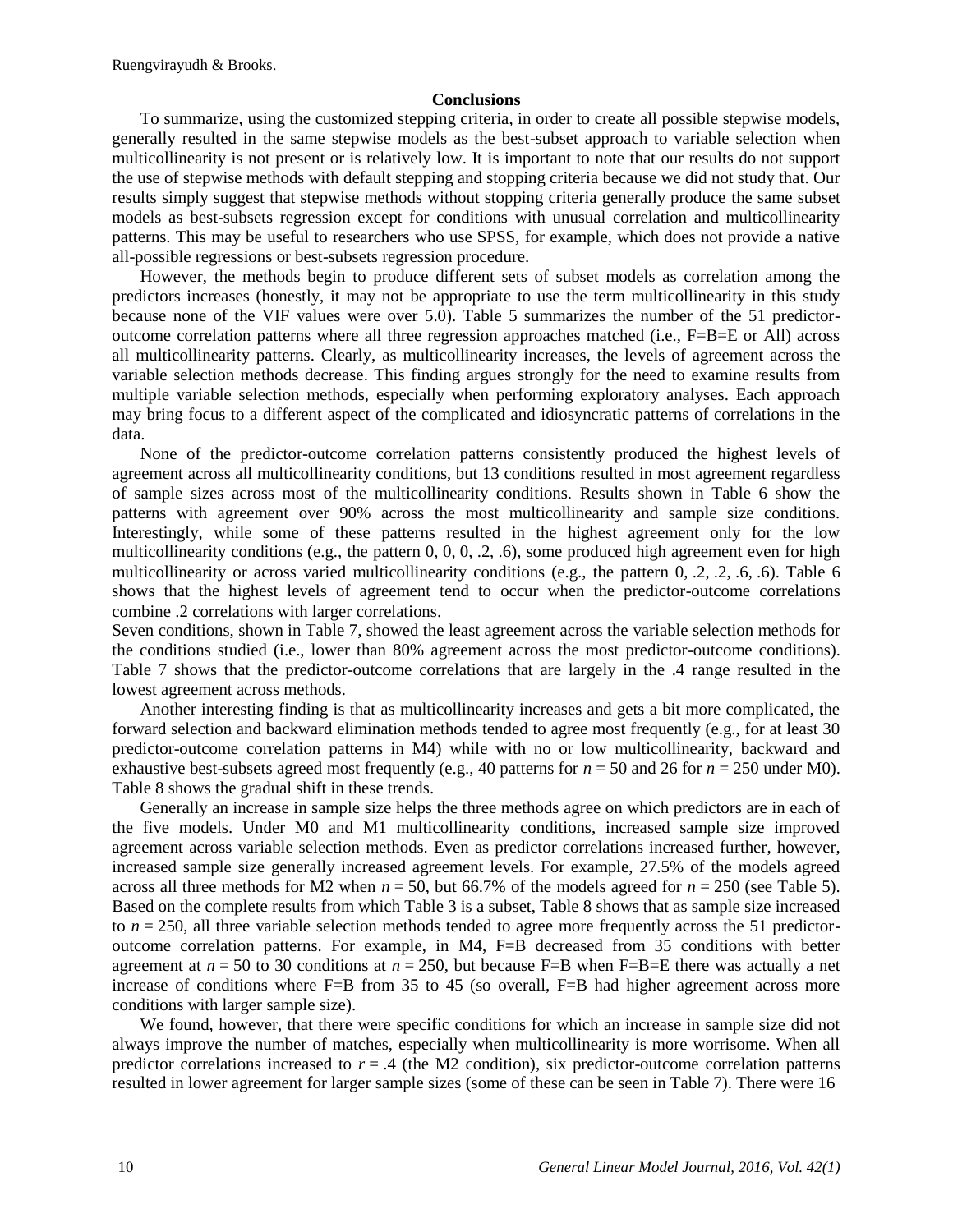| Level     | <b>Multicollinearity Patterns</b> |         |          |         |          |         |        |         |          |         |  |  |
|-----------|-----------------------------------|---------|----------|---------|----------|---------|--------|---------|----------|---------|--|--|
| of        | M0                                |         | M1       |         | M2       |         | M3     |         | M4       |         |  |  |
| Agreement | $n = 50$                          | $n=250$ | $n = 50$ | $n=250$ | $n = 50$ | $n=250$ | $n=50$ | $n=250$ | $n = 50$ | $n=250$ |  |  |
| >70%      | 100.0                             | 100.0   | 100.0    | 100.0   | 98.0     | 98.0    | 80.4   | 80.4    | 62.7     | 62.7    |  |  |
| > 80%     | 98.0                              | 98.0    | 100.0    | 100.0   | 94.1     | 94.1    | 70.6   | 74.5    | 35.3     | 56.9    |  |  |
| $> 90\%$  | 88.2                              | 94.1    | 94.1     | 94.1    | 74.5     | 86.3    | 21.6   | 58.8    | 7.8      | 25.5    |  |  |
| $> 95\%$  | 70.6                              | 86.3    | 52.9     | 90.2    | 27.5     | 66.7    | 3.9    | 27.5    | 5.9      | 13.7    |  |  |
| Average   | 95.2                              | 97.5    | 94.8     | 97.6    | 91.5     | 94.7    | 81.0   | 81.7    | 70.2     | 70.7    |  |  |

**Table 5**. The Percentage of Correlation Patterns (51 in Total) When All Three Regression Approaches Match Under Different Threshold Levels of Agreement in All Multicollinearity Patterns

**Note***.* Average represents the average number of samples (out of 10,000) in which the three variable selection methods agreed across the 51 predictor-outcome correlation conditions.

**Table 6**. The Predictor-Outcome Conditions that Resulted in the Highest Levels of Agreement for the Variable Selection Methods for the Most Sample Size and Multicollinearity Conditions with Non-Zero Multicollinearity

|                            |          |          |          |          | Multicollinearity and Sample Size Condition |                |        |                |                |         |        |         |  |  |
|----------------------------|----------|----------|----------|----------|---------------------------------------------|----------------|--------|----------------|----------------|---------|--------|---------|--|--|
| <b>Correlation Pattern</b> |          |          |          | M1       |                                             | M <sub>2</sub> |        | M <sub>3</sub> | M <sub>4</sub> |         |        |         |  |  |
| $r_{12}$                   | $r_{13}$ | $r_{14}$ | $r_{15}$ | $r_{16}$ | $n=50$                                      | $n=250$        | $n=50$ | $n=250$        | $n=50$         | $n=250$ | $n=50$ | $n=250$ |  |  |
| 0.2                        | 0.2      | 0.2      | 0.2      | 0.4      | 9574                                        | 9906           | 9469   | 9899           | 8748           | 9543    | 8153   | 9042    |  |  |
| 0.2                        | 0.2      | 0.2      | 0.4      | 0.4      | 9566                                        | 9971           | 9487   | 9968           | 8883           | 9608    | 8508   | 9882    |  |  |
| 0.0                        | 0.0      | 0.0      | 0.0      | 0.6      | 9719                                        | 9903           | 9592   | 9648           | 9085           | 9589    | 8668   | 9082    |  |  |
| 0.0                        | 0.0      | 0.0      | 0.2      | 0.6      | 9663                                        | 9668           | 9544   | 9759           | 9069           | 9300    | 8160   | 6317    |  |  |
| 0.2                        | 0.2      | 0.2      | 0.2      | 0.6      | 9731                                        | 9941           | 9644   | 9906           | 8977           | 9421    | 8520   | 9015    |  |  |
| 0.0                        | 0.0      | 0.2      | 0.4      | 0.6      | 9668                                        | 9965           | 9107   | 9080           | 9022           | 9506    | 7146   | 8422    |  |  |
| 0.2                        | 0.2      | 0.2      | 0.4      | 0.6      | 9825                                        | 9981           | 9583   | 9941           | 9209           | 9638    | 9292   | 9963    |  |  |
| 0.0                        | 0.0      | 0.0      | 0.6      | 0.6      | 9754                                        | 9839           | 7767   | 9136           | 9293           | 9455    | 8726   | 9405    |  |  |
| 0.0                        | 0.0      | 0.2      | 0.6      | 0.6      | 9905                                        | 9997           | 8803   | 9849           | 9499           | 9938    | 9660   | 10000   |  |  |
| 0.0                        | 0.2      | 0.2      | 0.6      | 0.6      | 9948                                        | 10000          | 9528   | 9978           | 9836           | 10000   | 9521   | 9992    |  |  |
| 0.2                        | 0.2      | 0.2      | 0.6      | 0.6      | 9922                                        | 9976           | 9816   | 9940           | 9699           | 9901    | 9905   | 10000   |  |  |
| 0.0                        | 0.2      | 0.2      | 0.2      | 0.8      | 9736                                        | 9969           | 9910   | 9987           | 8546           | 9688    | 8743   | 9834    |  |  |
| 0.0                        | 0.2      | 0.2      | 0.4      | 0.8      | 9845                                        | 10000          | 9901   | 10000          | 8408           | 9294    | 7394   | 9133    |  |  |

**Note**. The column label  $r_{12}$  indicates the correlation between the outcome (variable 1) and the first predictor (variable 2). This follows similarly for the other column labels through r16, which represents the correlation between the outcome and the fifth predictor (variable 6).

of the M3 correlation conditions, however, that had lower agreement for the larger sample size, and of those, eight had agreement levels with relatively large differences for larger *n* (over 1000 samples with less agreement as compared to smaller *n*). Also in the M4 condition, 8 of the 22 predictor-outcome correlation conditions with lower agreement at  $n = 250$  were relatively large differences. Because the patterns of predictor correlations differed across these multicollinearity conditions, there was no consistency for which predictor-outcome correlation patterns resulted in the decreases.

Another interesting result is that as multicollinearity increases, the change in variable selection method agreement was more varied in how it improves and worsens the agreement levels. That is, for M0 and M1, the additional number of samples that showed agreement due to sample size was rarely above 500 samples. For M2 the change in the number of samples with agreement across conditions varied from roughly -400 to +1400 as sample size changed from  $n = 50$  to  $n = 250$ . For M3 and M4, however, the change in agreement varied from decreases of roughly 3,000 samples to increases over 1,500 when sample size changed from  $n = 50$  to  $n = 250$ . It appears that more complicated patterns of correlations among predictors, in combination with the given predictor-outcome correlation patterns, had complicated impacts on the ability of the variable selection methods to produce the same subset models (due probably to smaller standard errors as sample size increased).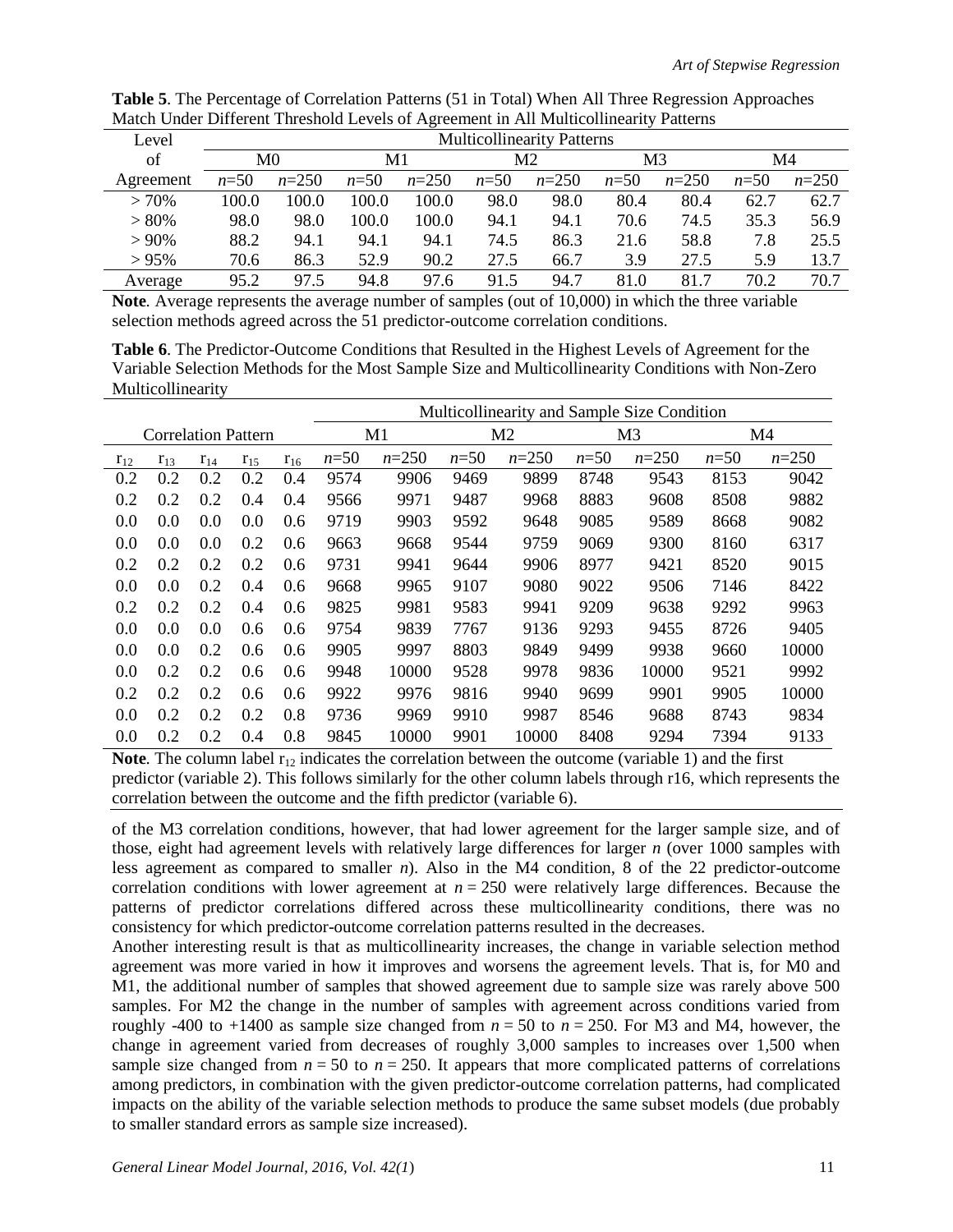Ruengvirayudh & Brooks.

|                            |          |     |     |     | Multicollinearity and Sample Size Condition |                |        |         |        |         |        |         |  |  |  |
|----------------------------|----------|-----|-----|-----|---------------------------------------------|----------------|--------|---------|--------|---------|--------|---------|--|--|--|
| <b>Correlation Pattern</b> |          |     |     | M1  |                                             | M <sub>2</sub> |        | M3      | M4     |         |        |         |  |  |  |
| r12                        | r13      | r14 | r15 | r16 | $n=50$                                      | $n=250$        | $n=50$ | $n=250$ | $n=50$ | $n=250$ | $n=50$ | $n=250$ |  |  |  |
| $\theta$                   | $\Omega$ | 0.4 | 0.4 | 0.4 | 9069                                        | 9598           | 7986   | 7946    | 6224   | 4297    | 3147   | 2596    |  |  |  |
| $\Omega$                   | 0.2      | 0.4 | 0.4 | 0.4 | 9178                                        | 9709           | 8706   | 8796    | 6514   | 5095    | 3715   | 3089    |  |  |  |
| $\theta$                   | 0.4      | 0.4 | 0.4 | 0.4 | 8607                                        | 8817           | 8076   | 7797    | 3021   | 2136    | 3551   | 3482    |  |  |  |
| 0.2                        | 0.4      | 0.4 | 0.4 | 0.4 | 9066                                        | 9299           | 9150   | 9371    | 6413   | 4402    | 6481   | 6058    |  |  |  |
| 0.4                        | 0.4      | 0.4 | 0.4 | 0.4 | 8622                                        | 8664           | 9183   | 9320    | 8422   | 8362    | 7906   | 7459    |  |  |  |
| $\Omega$                   | $\Omega$ | 0.4 | 0.4 | 0.6 | 9105                                        | 9567           | 8435   | 8318    | 6395   | 4746    | 2946   | 2037    |  |  |  |
| $\Omega$                   | 0.4      | 0.4 | 0.4 | 0.6 | 8829                                        | 8970           | 8909   | 9570    | 2603   | 1642    | 3127   | 2147    |  |  |  |

**Table 7**. The Predictor-Outcome Conditions that Resulted in the Lowest Levels of Agreement for the Variable Selection Methods for the Most Sample Size and Multicollinearity Conditions with Non-Zero Multicollinearity

**Note***.* The column label r12 indicates the correlation between the outcome (variable 1) and the first predictor (variable 2). This follows similarly for the other column labels through r16, which represents the correlation between the outcome and the fifth predictor (variable 6).

**Table 8**. The Number of Predictor-Outcome Correlation Patterns (51 in Total) for Which Agreement Among Variable Selection Methods was Highest

|           | <b>Multicollinearity Patterns</b> |         |          |         |          |         |        |         |          |         |  |
|-----------|-----------------------------------|---------|----------|---------|----------|---------|--------|---------|----------|---------|--|
| Method    | M <sub>0</sub>                    |         | M1       |         | Μ2       |         | M3     |         | M4       |         |  |
| Agreement | $n = 50$                          | $n=250$ | $n = 50$ | $n=250$ | $n = 50$ | $n=250$ | $n=50$ | $n=250$ | $n = 50$ | $n=250$ |  |
| $F = B$   |                                   |         |          | 16      | 24       | 20      | 24     | 28      | 35       | 30      |  |
| $F = E$   |                                   |         |          |         |          | 4       | 19     |         |          |         |  |
| $B = E$   | 40                                | 26      | 33       | 16      | 14       |         |        |         |          |         |  |
| $F=B=E$   |                                   | つつ      |          |         |          | 20      |        |         |          |         |  |

Note. F=B represents when Forward equaled Backward the most, F=E for when Forward was the same as Exhaustive most frequently, and B=E represents when Backward matched Exhaustive most often. F=B=E indicates when all were equal with the same frequency for that predictor-outcome correlation pattern.

#### **Discussion**

Our results suggest that researchers might be relatively confident using stepwise methods with customized stepping criteria (i.e., no stopping criteria) when they do not have access to all-possible regressions procedures to obtain best-subsets models and they have relatively low multicollinearity. With lower multicollinearity, the three variable selection approaches tended to produce the same models at all possible numbers of predictors at a relatively high rate. That is, all three approaches (forward, backward, exhaustive) frequently produced the same one-predictor, two-predictor, three-predictor, four-predictor, and five-predictor models in the 10,000 samples that were tested for each condition. When multicollinearity is higher and the pattern of correlations is more complicated, however, there is less model agreement among forward, backward, and exhaustive best-subset methods. This result brings further concern to the use of any of the three approaches alone to identify best-subset models, even when using customized stepping criteria that result in all stepwise models being built. Perhaps a better way to think about it is that these results strongly suggest the need to run all approaches to build all possible competing models, because they disagree so frequently when multicollinearity becomes stronger. Each method may bring to light different dynamics of the relationships among the variables in models, especially the relationships among the predictors, which may be theoretically interesting.

Certainly, our study is limited by the multivariate normal data, number of predictors, and types of multicollinearity patterns we included. We used only five predictors in these simulations. However, we varied the correlations of the predictors with the dependent variables broadly. There is little reason to believe that additional predictors will result in better agreement across the methods, particularly as multicollinearity increases and becomes more complicated. Indeed, some informal Monte Carlo analyses were run with 1,000 replications, nine predictors,  $n = 50$ , and predictor-outcome correlations created in a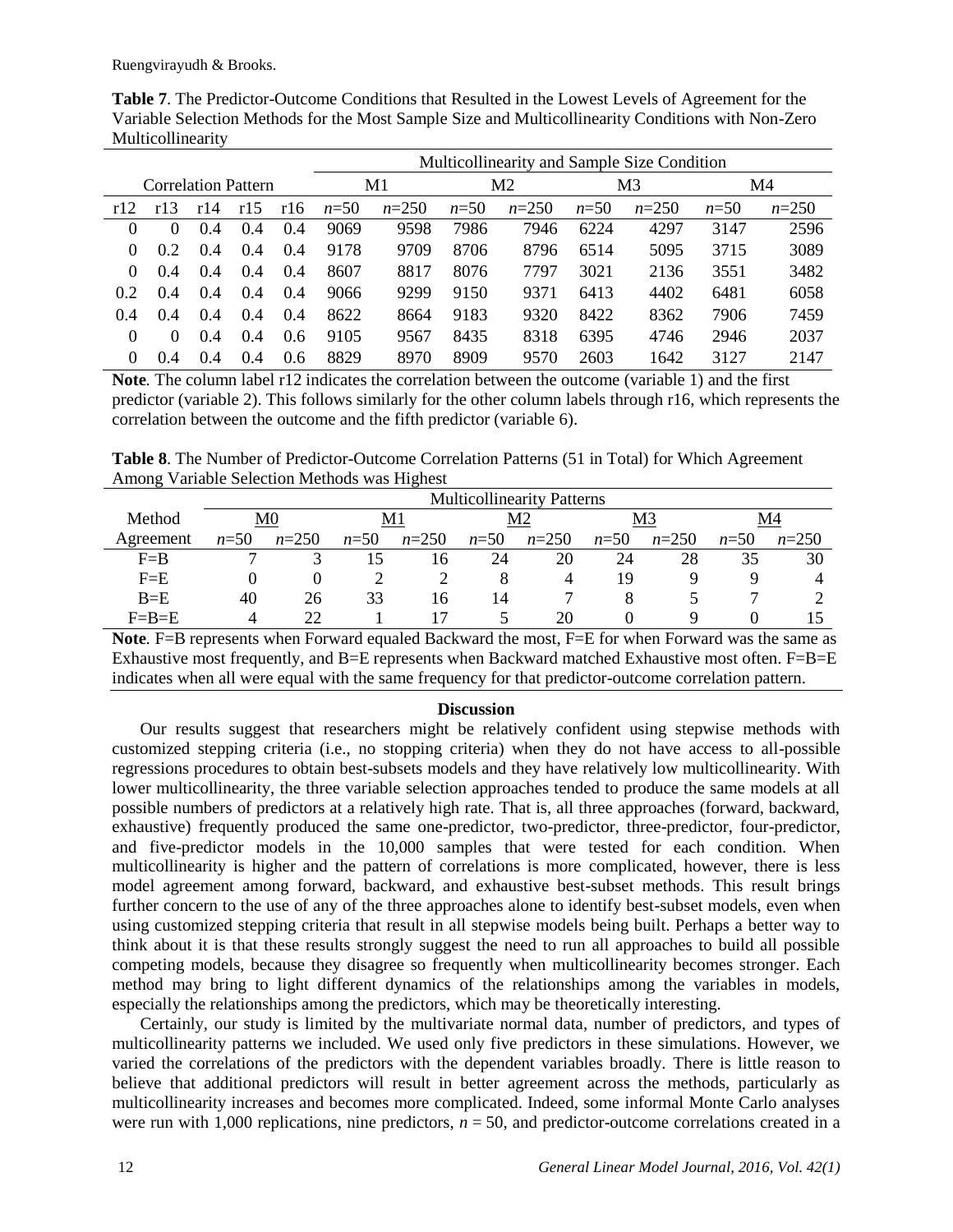similar way to this study. Only 5 of 83 predictor-outcome correlation patterns showed  $F=B=E$  method agreement for more than 90% of the samples in the no multicollinearity condition. On average, the variable selection methods agreed in 76.8% of the M0 samples for nine predictors, as compared to 95.2% with five predictors (see Table 5).

Further, the lack of agreement across methods even with the relatively low multicollinearity studied here (i.e., no VIF over 5) suggests that researchers must exercise extreme caution when building models with more severe multicollinearity. Further, it was also clear that larger sample size was not always a cure for the multicollinearity problem. Indeed, larger samples sometimes made the variable selection approaches agree at a lower rate, depending on the idiosyncrasies of the correlations. While we only reported results for  $n = 50$  and  $n = 250$ , we also ran simulations with  $n = 100$ ,  $n = 150$ , and  $n = 200$ . Given what we learned from the  $n = 50$  and  $n = 250$  conditions, the results from the other sample size conditions tended to be as expected in a relatively linear fashion across the multicollinearity conditions.

It is important to note again that we did not investigate whether these approaches are able to identify the correct population model. Agreement among the methods does not guarantee that the correct regression model has been identified, but disagreement among these notoriously imperfect methods certainly does not provide a researcher much confidence in any model chosen. Previous research has suggested that none of the three approaches with default criteria (i.e., forward, backward, exhaustive) is able to identify the correct model consistently. Perhaps the best course of action is to recognize the exploratory nature of these methods and simply conclude that a number of models may be worth exploring in future research based on the researcher's best understanding of the variables being studied. Running more possible models for comparison, using the create-all-models stepwise methods presented here, allows researchers to compare empirical evidence for more candidate models. Researchers can then artistically bring their content and theoretical knowledge to bear on decisions regarding the usefulness of the various candidate models.

Sometimes we want or think that statistical methods will just give us the answer. Rarely is it that easy, especially in exploratory research. The best alternative may sometimes be to obtain exploratory information from multiple statistical methods to make theoretically reasonable decisions about relationships based on empirical data obtained from samples. For example, rather than argue over whether stepwise methods or best-subsets produce better results or whether they produce unworthy results, we can recognize that they all analyze the correlations among variables (and perhaps more importantly, partial correlations) and may produce different useful and interesting results. Therefore, we can run multiple methods to examine and compare more complete exploratory results. That is, perhaps running all three types of variable selection techniques will help us discover and make sense of more complicated relationships among the predictors in relation to the outcomes that interest us.

Most of the predictor-outcome correlations patterns across all levels of multicollinearity showed agreement levels greater than 70%, but perhaps it may be just as interesting theoretically when the three variable selection methods do not agree on the same models (certainly less confirmatory, but perhaps more interesting from an exploratory perspective). For example, the dynamic nature of stepwise approaches may help researchers understand the complicated relationships among predictors more completely – rather than simply throwing away a nonsignificant predictor. That is, it could be the multicollinearity itself that it theoretically interesting. Notably, here, either forward or backward (or both) always produced the same best-subsets models as exhaustive under the conditions we studied (see Table 8), even under higher multicollinearity. If future research supports this finding with more predictors and more multicollinearity, it may be sufficient to run just forward and backward methods without also running best-subsets in order to obtain attractive models for comparison. That is, either forward or backward or both always provided the same set of models as best-subsets regression in this study. Finally, with variable selection methods just like all statistical methods, researchers using regression must remember the importance of testing assumptions, checking for influential cases, using sufficient sample size, and cross-validating results.

#### **References**

Afifi, A. A., & Clark, V. (1990). *Computer-aided multivariate analysis* (2nd ed.). New York: Van Nostrand Reinhold.

Berk, K. N. (1978). Comparing subset regression procedures. *Technometrics, 20,* 1-6.